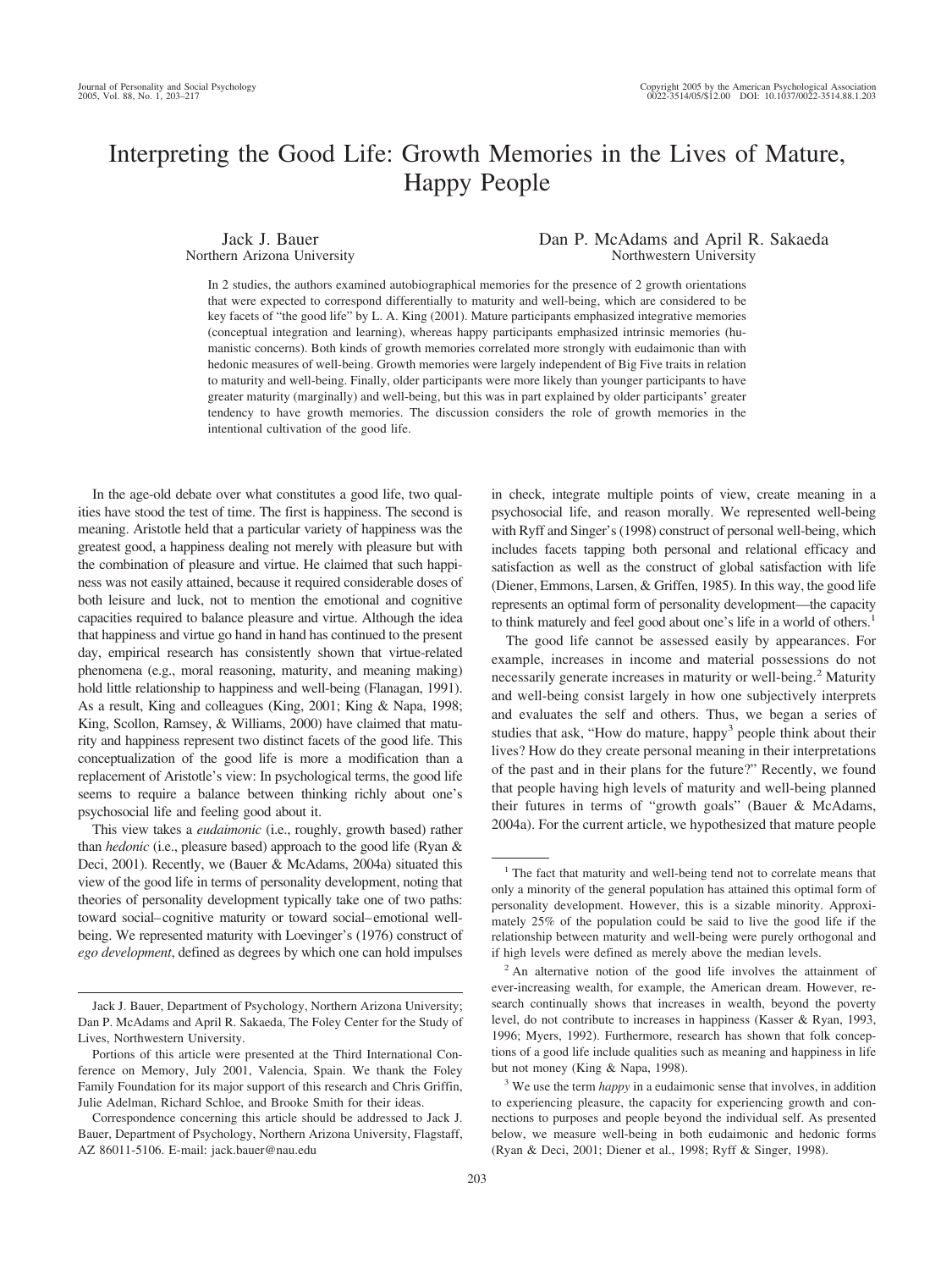and happy people would frame their autobiographical memories around particular types of personal growth, which we collectively call *growth memories*. We then examined the theoretical traditions underlying these relationships, testing whether growth memories related to eudaimonic measures of well-being more closely than to hedonic measures. We further examined the possible role of people's broad personality traits—namely, the Big Five traits of Neuroticism, Extraversion, and Openness—in the relationship between growth memories and the good life. Finally, theory and research suggest a relationship between age and the good life. We considered the role that growth memories might play in that relationship.

### Maturity and Well-Being

Several studies have compared Loevinger's (1976) measure of ego development (characterized as a combination of social– cognitive maturity, meaning making, complexity, perspective taking, impulse control, etc.) with global measures of psychological well-being and health, none of which showed a direct relationship in adulthood (Bauer & McAdams, 2004a, 2004b; Helson & Roberts, 1994; Helson & Wink, 1992; Vaillant, 1977; Vaillant & McCullough, 1987; Westenberg & Block, 1993). In other words, people who can think maturely about their lives seem roughly as likely to be happy as unhappy.

Research has also shown that various personality constructs notably memories, goals, and traits—tend to correspond primarily to either maturity or well-being. In research on narratives of personal memories, King et al. (2000) studied memories about parents finding out that their children had Down syndrome. The authors found that memories that emphasized the accommodation or consolidation of new information corresponded to ego development, whereas memories that emphasized happy endings and closure corresponded to well-being. Recently, we found that narrative memories of major changes in careers and religions emphasized two themes—integrative themes and intrinsic themes—that corresponded differentially and respectively to ego development and well-being (Bauer & McAdams, 2004b). We also found that narratives of major life goals—in two forms, exploratory and intrinsic— corresponded differentially to ego development and well-being, especially when those goals were coherent with everyday goals (Bauer & McAdams, 2004a). In nonnarrative research, McGregor and Little (1998) found that goal integrity corresponded primarily to conceptual meaning, whereas goal efficacy corresponded primarily to well-being. People with high levels of ego development have been found to have heightened levels of responsibility, tolerance, achievement (Helson & Roberts, 1994), ego resiliency, and interpersonal integrity, but not self-ease (Westenberg & Block, 1993). Bursik (1991) found that recently divorced women who adapted better over the course of the 1st year after divorce showed an increase in ego level, but ego level at any one time did not correlate with adaptation or global well-being. Thus, it appears that maturity operates relatively independently of happiness.

# Growth Memories and the Good Life

In this section, we outline the constructs of growth memories that we expected to correspond to maturity and well-being. By examining narratives of autobiographical memories, researchers can tap into the intentions and meanings that people use to make sense of the myriad events in their lives (Bruner, 1990; Conway & Plydell-Pearce, 2000; McAdams, 2001; Singer, 2004). Previous narrative research has used autobiographical memories of specific major life changes— but not general life stories—to differentiate maturity and well-being. Therefore, in the present two studies, we asked participants (college students and adults) to write about three significant memories in their lives: high points in life, low points in life, and turning points in life. Then we identified those memories that had growth orientations, either as integrative memories or intrinsic memories or both (see below). Finally, we compared these measures of integrative memories and intrinsic memories with measures of maturity (ego development; Loevinger, 1976) and well-being (life satisfaction and personal well-being; Diener et al., 1985; Ryff & Keyes, 1995).

### *Integrative Memories*

*Integrative memories* focus on concerns that theoretically foster social– cognitive development. Such memories involve a concern for the differentiation and integration of new perspectives on the self and others, that is, for learning about or coming to understand one's life in ever-greater richness of meaning. We derived this operational definition (see Method section) from theories and research on social– cognitive development (Bauer & Bonanno, 2001a; Damon & Hart, 1988; Turiel, Smetana, & Killen, 1991; Wertsch, 1991; Youniss, 1980). These theories claim that social– cognitive development results from the differentiation and integration of information, particularly via social interaction. Following largely in this theoretical tradition, Loevinger's (1976) ego development can be described as delineating various degrees of maturity by which one can think about the self and others (or the capacity for constructing psychosocial meaning in one's life). Thus, we expected integrative memories to correlate with ego development. We also expected integrative memories to correlate with particular dimensions of personal well-being (see below; Ryff & Keyes, 1995).

### *Intrinsic Memories*

*Intrinsic memories* focus on concerns that theoretically lead to well-being. Intrinsic memories involve an emphasis on intrinsic rather than extrinsic concerns (from self-determination theory; Deci & Ryan, 2000; Sheldon & Kasser, 1995). Briefly, intrinsic concerns deal with humanistic pursuits such as personal growth, fostering meaningful relationships, and contributing to society. Extrinsic concerns deal with materialistic pursuits such as attaining money, status, and physical appearances. Although the three intrinsic factors— dealing with growth on the personal, relational, and societal levels— have been distinguished theoretically and empirically (e.g., Erikson, 1950/1994; Kasser & Ryan, 1996), they have also been shown to cohere as a higher order, intrinsic construct across cultures (e.g., Kasser & Ryan, 1996; Ryan et al., 1999). In the present studies, we considered them all as "intrinsic memories." Measures of intrinsic pursuits, notably in the form of intrinsic goals, have corresponded to well-being (Deci & Ryan, 2000; Kasser & Ryan, 1996; Sheldon & Kasser, 1995). Thus, we expected intrinsic memories to correlate with well-being.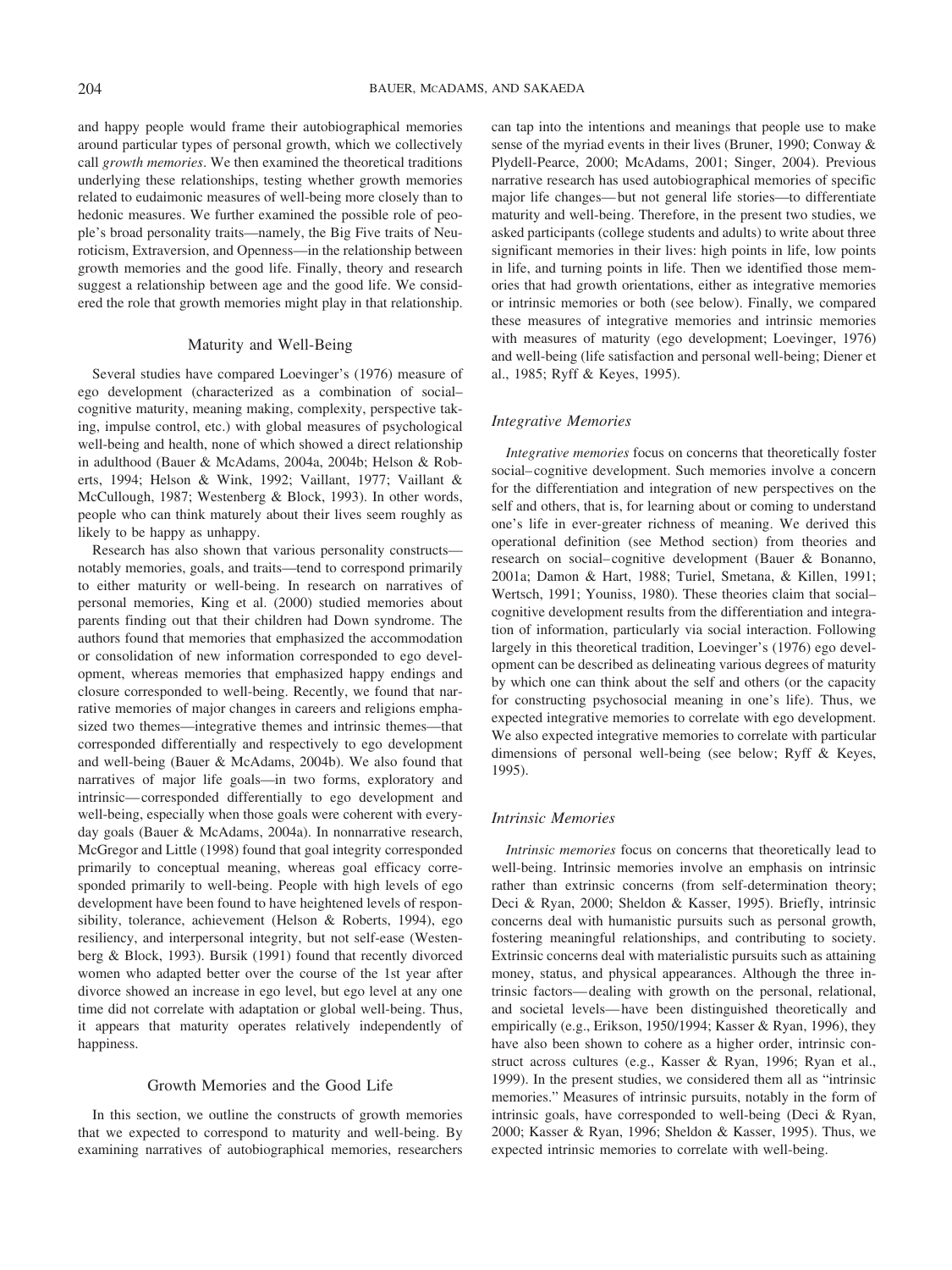# *Hypothesis 1: Growth Memories, Maturity, and Well-Being*

We expected that the two kinds of growth memories would correspond to differences in maturity and well-being. Specifically we predicted that integrative memories would correlate predominantly with maturity (measured as ego development; Hy & Loevinger, 1996), whereas intrinsic memories would correlate predominantly with two measures of well-being (Diener et al., 1985; Ryff & Keyes, 1995).

### Eudaimonic Versus Hedonic Approaches to the Good Life

In these studies, we have taken a particular approach to the good life. This approach aims beyond simply wanting pleasurable experiences in life. This approach emphasizes the individual's striving to optimize human potentials. This growth-oriented approach has been given various labels, such as *organismic*, *humanistic*, and *eudaimonic*. In a review of psychological theory and research, Ryan and Deci (2001) summarized the distinction between eudaimonic well-being and hedonic well-being: The hedonic approach views well-being and the good life in terms of the presence of pleasure and the relative absence of pain. In other words, wellbeing results as one gets what one wants, whatever that may be. In contrast, the eudaimonic approach views well-being in terms of self-realization and growth (which includes pleasure but is not focused primarily on it). Well-being increases as one becomes increasingly more capable of living out particular, universally beneficial human qualities (such as autonomy, competence, and relatedness; Deci & Ryan, 2000). However, these two approaches overlap theoretically and empirically (Ryan & Deci, 2001; Ryff & Keyes, 1995), and we think that measures from both camps would contribute to a comprehensive understanding of the good life.

### *Hypothesis 2*

We hypothesized that intrinsic memories would more closely correlate with a eudaimonic measure of well-being than with a hedonic measure. Growth memories were defined within the eudaimonic tradition. Growth memories derived their meaning from (i.e., placed value on) the consideration of multiple viewpoints rather than just one's own as well as from long-term growth rather than just immediate pleasure. We used two measures of well-being in the present studies: the multidimensional measure of Personal Well-Being (PWB; Ryff & Keyes, 1995) and the Satisfaction With Life Scale (SWLS; Diener et al., 1985). These two measures come, respectively, from the eudaimonic and hedonic traditions (Diener, Sapyta, & Suh, 1998; Ryff & Singer, 1998). Hypothesis 1 predicts that intrinsic memories will correlate with both PWB (eudaimonic) and SWLS (hedonic) forms of well-being. However, Hypothesis 2 predicts that intrinsic memories will be more strongly associated with PWB than with SWLS.

### *Hypothesis 3*

Integrative memories, by virtue of their emphasis on cognitive or conceptual growth, have less theoretical overlap with hedonic principles than do intrinsic memories (which generally involve pleasure but also an added focus on growth, though not necessarily a conceptual type of growth; see Method section). Thus, we hypothesized that integrative memories would correspond to particular dimensions of PWB. PWB has six dimensions: Autonomy, Environmental Mastery, Personal Growth, Positive Relationships, Purpose in Life, and Self-Acceptance (Ryff & Keyes, 1995). We expected intrinsic memories to correlate with all six dimensions, whereas we expected integrative memories to correlate with only three (Autonomy, Personal Growth, and Purpose in Life). Those three deal with the capacity to create a conceptual understanding of abstract qualities in one's life: an understanding of one's own individuality (Autonomy), an understanding of one's development over time (Personal Growth), and an understanding of one's ties to meanings and values beyond the individual self (Purpose in Life). In contrast, the other three dimensions deal more with feelings and less with conceptual abstractions about one's life. Environmental Mastery deals with one's perceived ability to do things in the concrete world. Positive Relationships deals with the sense that one's relationships are good overall. Self-Acceptance deals with the perception that the self is good overall. Research has provided some evidence that Autonomy, Personal Growth, and Purpose in Life hold weaker (or no) ties to hedonic measures of well-being (such as positive and negative affect and SWLS) than do the other three dimensions (Ryff & Keyes, 1995), which is not to say that the other three are "hedonic." Research has also shown that the Big Five personality trait of Openness to Experience correlates with Autonomy, Personal Growth, and Purpose in Life, but not with the other three (Schmutte & Ryff, 1997). Openness is the Big Five trait associated most with intellection and least with affect (John & Srivastava, 1999).

#### Growth Memories, Traits, and the Good Life

### *Levels of Personality*

So far, these studies have focused on the relationship between growth memories and the good life. But what role might broad personality traits play in that relationship? In response to the idea that broad traits are the fundamental elements of personality, McAdams (1995) claimed that one cannot know a person's life story— how a person interprets his or her life—from simply knowing that person's traits. McAdams (1995) postulated three levels of personality. Level I involves broad traits (e.g., the Big Five traits). Level II involves personal concerns or characteristic adaptations (e.g., goals and motives). Level III involves life stories or personal narratives, which reveal how the individual integrates the myriad events and elements of his or her life into something meaningful. Life stories accomplish this via narrative themes (e.g., themes of agency and communion [McAdams, 2001]; themes of growth [Bauer & McAdams, 2004b]) and narrative structure (e.g., Baerger & McAdams, 1999; Woike, Gershkovich, Piorkowski, & Polo, 1999). In the present studies, we were concerned with Levels I and III, which can be compared in terms of their degrees of generality and subjectivity. Traits are more general; they describe how the person thinks, feels, and acts across contexts. In contrast, life stories are more contextualized; they describe specific events, specific times, specific people, and so on. Also, traits are less subjective; a person's traits can for the most part be observed by other people. In contrast, a person's life story cannot be obtained by merely observing that person. The person's life story, as an autobiographical or subjective interpretation of his or her life, must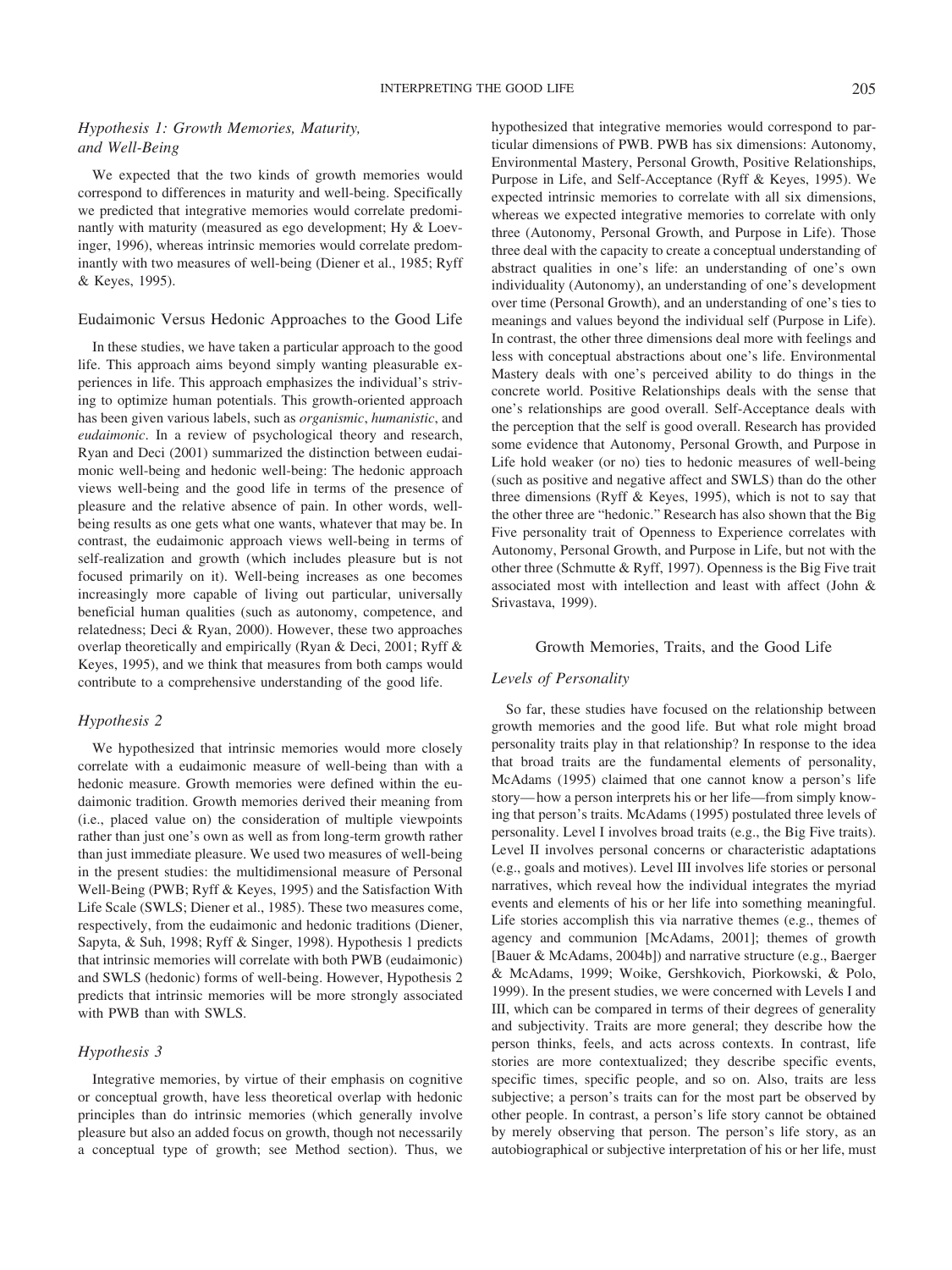be told by that person; how one makes sense of one's own life cannot be inferred from behaviors or even brief encounters with the person. According to McAdams (1995), traits and stories may share some qualities (e.g., an extraverted person may well tell personal stories of positive affect), but the ways in which a person integrates information into a personally meaningful story cannot be reduced to the information provided by traits. In other words, narratives may be related to traits but are not derivatives of traits.

### *Hypothesis 4: Traits, Memories, Maturity, and Well-Being*

We expected that traits and growth memories would correlate but that the two would predict both maturity and well-being independently. Specifically, we predicted that the trait of Openness would correlate with integrative memories and maturity, but integrative memories and maturity would retain their relationship when controlling for Openness. We also predicted that Neuroticism and Extraversion would correlate with intrinsic memories and well-being, but intrinsic memories and well-being would retain their relationship when controlling for Neuroticism and Extraversion. (Conversely put, we predicted that traits would not mediate the relationships between growth memories and either maturity or well-being.)

#### Growth Memories, Age, and the Good Life

### *Age and Personality Development*

Not only do most people find the good life difficult to attain (King, 2001), but they also may have to wait to attain it. The characteristics at the mature end of theories of personality development—for example, self-actualization, authenticity, autonomy, and integration—are typically reserved for later rather than earlier periods in life (Erikson, 1950/1994; Loevinger, 1976; Maslow, 1968). Even well-being, which can occur in any period of the life span, has been shown to come in higher degrees for older adults (notably in the reduction of negative affect; Charles, Reynolds, & Gatz, 2001; Mroczek & Kolarz, 1998). Yet age is not a psychological variable in the sense of thoughts, feelings, and behaviors. Chronological age explains little about the individual's influence on development. Therefore, age is merely a starting point for asking the questions of how and why psychological development ensues over time (Neugarten, 1979). Research has shown that intrinsically motivated goals account in part for the relationship between age and well-being (Bauer & McAdams, 2004a; Sheldon & Kasser, 2001). In other words, older people have been found to have higher well-being than younger people, but this fact has been partially explained by the fact that older people are more likely to have intrinsic goals. Research has also shown that personality traits account for relationships between age and well-being beyond demographic and other life-situation variables (Mroczek & Kolarz, 1998).

#### *Hypothesis 5: Age, Memories, Maturity, and Well-Being*

We expected that growth memories would partially account for (i.e., mediate) any relationships between age and maturity and between age and well-being. Specifically, if age correlates with maturity, then integrative memories will mediate that relationship. If age correlates with well-being, then intrinsic memories will mediate that relationship. In other words, if older participants are more likely than younger participants to be mature or happy, this fact could be partially explained by the fact that older people are more likely to have particular kinds of growth memories.

### Method

The measures presented in this article were identical for the student and adult studies. For the sake of brevity, we present the two studies together rather than separately.

### *Participants and Procedure*

The student study included 125 students at Northwestern University. Seventy-two percent of this sample was female, 33% was of a minority race, and the sample had a mean age of 19.8 years  $(SD = 1.0)$ . For the adult study, fifty-one adults from the Evanston, Illinois area who had participated in interview-based studies previously (McAdams, 1993; McAdams, Diamond, de St. Aubin, & Mansfield, 1997; McAdams, Reynolds, Lewis, Patten, & Bowman, 2001) were contacted to volunteer for a written study on life narratives and were paid \$150 for participation. Seventy percent of this sample was female, 20% was of a minority race, and 80% held college degrees. The sample had a mean age of 51.7 years  $(SD = 10.0;$  range 30 –72) and a median household income of \$55,000 per year. The present studies were part of a larger project on life stories in which students and adults wrote one- to two-page narratives concerning a variety of autobiographical memories and personal goals. The present studies targeted the portions of the project involving narratives of high points, low points, and turning points in life. Other measures included ego development and well-being.4 Participants completed a booklet containing these and other measures at places and times of their choosing. Booklets typically took 2– 4 hr to complete.

### *Narrative Measures*

*Overview of the narrative measures.* Each episode in the survey included a paragraph that instructed participants on the particular topic of that episode. For example, high points were described in the following manner: "These are generally moments or episodes in a person's life in which he or she feels a sense of great uplifting, joy, excitement, contentment, or some other highly positive emotional experience." Participants were instructed to

make sure that this is a particular and specific incident (e.g., happened at a particular time and in a particular place) rather than a general "time" or "period" in your life. Please write about exactly what happened, when it happened, who was involved, what you were thinking and feeling, why this event is significant, and what this event says about you and your personality.

Each episode was coded for the presence (scored as 1) or absence (0) of both integrative and intrinsic themes.<sup>5</sup> Coders were first instructed to identify the main activity or situation at hand—what was happening behaviorally. Coders were then instructed to identify what the person claimed to be important about that situation. This latter information is what was to be coded for integrative and intrinsic memories. In other words, narratives were coded for the personal meanings of events, not the types of

<sup>4</sup> A recently published article with these two samples used these measures of ego development and well-being in relation to measures of major life goals (Bauer & McAdams, 2004a).

<sup>5</sup> The dichotomous nature of this coding system may seem to belie the complex nature of narratives. For example, individual narratives often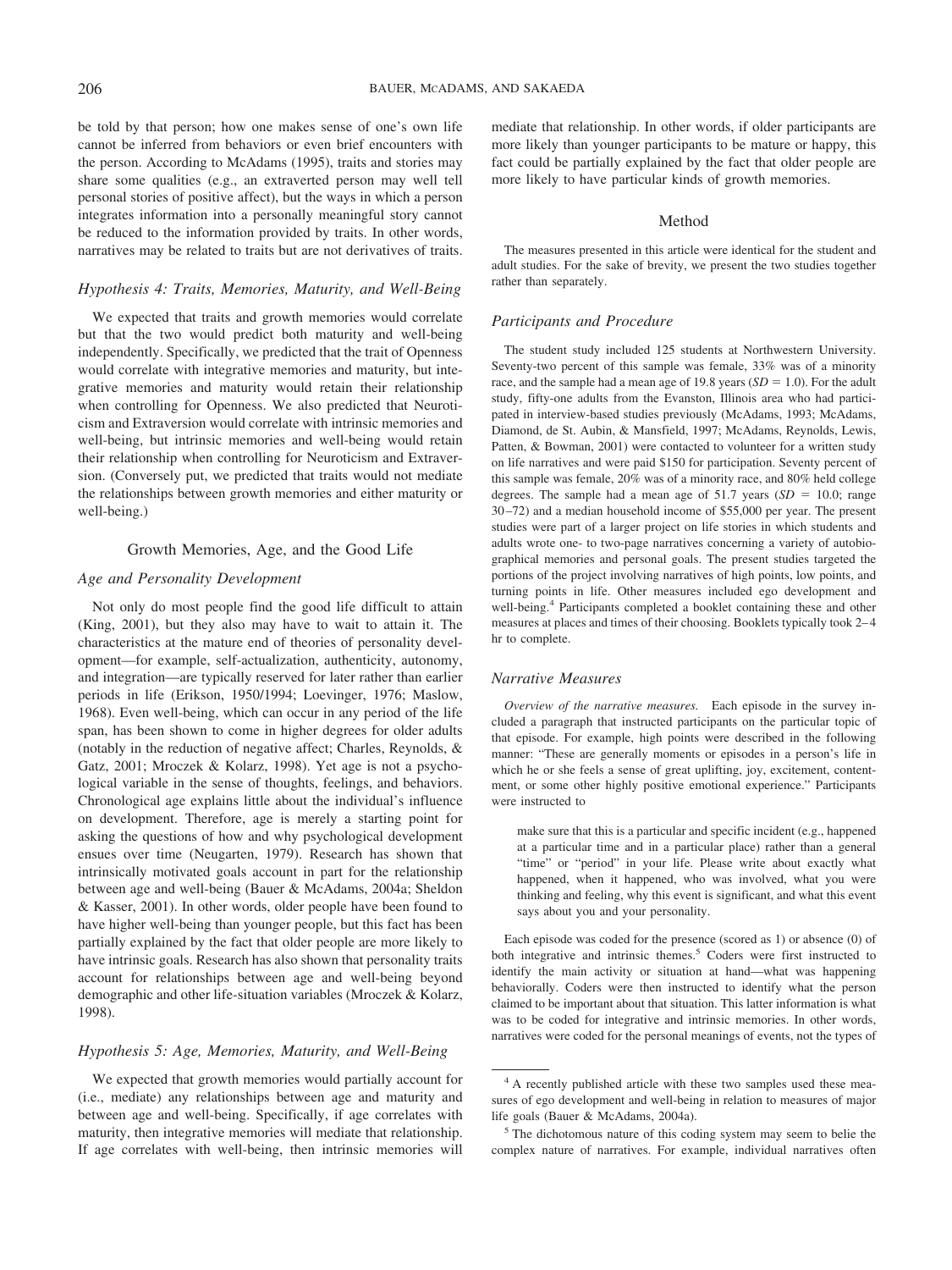events. Interrater kappa was .64 (82% agreement rate) for integrative memories and .68 (84% agreement rate) for intrinsic memories.

*Coding for integrative memories.* As mentioned above, integrative themes were derived from theory and research on social– cognitive development (e.g., Damon & Hart, 1988). Memories with integrative themes (called simply *integrative memories*) emphasized the importance of learning, integrating, or otherwise coming to a new or deeper understanding about the self or others. Nonintegrative memories emphasized the experience or factual conditions of the situation but not whether one learned anything conceptual from it. In addition, coders were instructed to note the difference between showing and telling, in order to avoid the problem of scripted or vague phrases that hint at growth but give no substantial evidence of it (Loevinger, 1976). Narratives that simply *told* things like "I grew from the experience" or "I was transformed" were not coded for integrative themes unless the narrative *showed* examples of that transformation. This was conveyed by statements like, "I was transformed . . . I understood what I was doing from a new point of view," or else by first describing different or conflicting points of view and then by describing how the person integrated or balanced them. For example, many turning points involved making a major life decision. Those turning points that described the psychological (often conflicting) perspectives that were considered, and then described how they were integrated or resolved, were coded for integrative themes. Examples appear in Appendix A.

*Coding for intrinsic memories.* Intrinsic themes also dealt with growth but were derived from theory and research on self-determination theory (Deci & Ryan, 2000). Memories with intrinsic themes (called simply *intrinsic memories*) emphasized the importance of personal growth, meaningful relationships, and contributing to society. Nonintrinsic memories emphasized extrinsic concerns like the importance of money, status, approval, and physical appearance, or else nonintrinsic themes like maintaining physical or psychological health. In coding for intrinsic themes in high points, the coder was to ask, "What made the event important or meaningful to this person, based on the narrative?" For example, some narratives centered on teaching and education. Even though the act of teaching tends to involve making contributions to others (an intrinsic concern), coders were instructed to code only for what the individual wrote was personally meaningful about the activity of teaching. Indeed, a couple of teaching narratives emphasized the individual's delight in seeing students develop (an intrinsic concern), yet other teaching narratives emphasized the individual's status as an authority figure (an extrinsic concern). Similarly, many students wrote about getting into college; some focused on finding a congruent fit with a university they liked (intrinsic), whereas others focused on the status gained by attending the university (extrinsic). Examples of intrinsic memories appear in Appendix A.

*Computing integrative memories and intrinsic memories.* The variables for integrative memories and intrinsic memories were calculated first for specific-episode memories (high points, low points, turning points) and then in aggregate. For the specific episodes, the presence of an integrative theme was counted as a 1, and its absence was counted as a 0. The same was done for intrinsic themes. This yielded six dichotomous variables: integrative high points, intrinsic high points, integrative low points, intrinsic low points, integrative turning points, and intrinsic turning points. We also computed aggregate variables by summing the three types of integrative memories into a variable called "integrative memories" and by summing the three types of intrinsic memories into a variable called "intrinsic memories." Thus, integrative memories could have a value of 0, 1, 2, or 3, as could intrinsic memories.

#### *Nonnarrative Measures*

*Maturity.* The Washington University Sentence Completion Test of Ego Development (ED; Hy & Loevinger, 1996) asks participants to complete 18 sentence stems, for example, "When a child will not join in group activities . . . ," "A man's job . . . ," "My mother and I . . . ," "A wife should . . . ," and "Rules are . . . ." Each item is scored according to guidelines and aggregated. Although these aggregated scores fall into eight levels, we used the raw aggregated scores to maximize variability. For illustrative purposes, these eight levels correspond to different levels or stages in personality development. The levels are (with Level 1 being reserved for the presocial infant who as yet lacks an ego) as follows:

- 2. Impulsive (passively dependent)
- 3. Self-protective (opportunistic)
- Conformist (following rules)
- 5. Self-aware (fairness; consideration of rules)
- 6. Conscientious (self-evaluated standards)
- 7. Individualistic (respect for others' standards)
- 8. Autonomous (understanding of interdependence)
- 9. Integrated (reconciles conflicts within a broader identity)

The ED scoring guidelines, which are self-instructive, have shown high levels of reliability and internal consistency (Loevinger & Wessler, 1970). ED was scored by a trained coder (an advanced graduate student) whose agreement with practice materials in Hy and Loevinger's (1996) training manual was greater than 85%.

*Well-being.* We used two measures of well-being. Participants completed PWB (Ryff & Keyes, 1995). We used the individual-dimension scores as well as the mean PWB score, aggregated from the six separate scales (see *Hypothesis 3* section, above). We refer to the mean PWB score simply as PWB, whereas we explicitly state when we used analyses with individual dimensions of PWB scores. Cronbach's alpha reliabilities for PWB in the student study were Autonomy, .85; Environmental Mastery, .83; Personal Growth, .84; Positive Relationships, .84; Purpose in Life, .86; Self-Acceptance, .90; overall, .95. Alphas in the adult study were Autonomy, .85; Environmental Mastery, .83; Personal Growth, .67; Positive Relationships, .86; Purpose in Life, .70; Self-Acceptance, .91; overall, .94. We also used the SWLS (Diener et al., 1985). The SWLS is a five-item measure of overall life satisfaction. Alphas for SWLS were .87 in the student study and .86 in the adult study.

*Traits.* We used the Big Five Inventory (John & Srivastava, 1999), a well-validated measure in which participants rate on a 5-point scale the degree to which each of 44 items describes one's own personality. The prompt reads, "I see myself as someone who . . . " Sample descriptions include "can be tense," "is outgoing, sociable," and "is curious about many different things." Items converge on five personality traits: Neuroticism, Extraversion, Openness, Conscientiousness, and Agreeableness. In the present studies, we focused on Neuroticism, Extraversion, and Openness.

expressed both intrinsic and extrinsic concerns. In previous studies with similar coding protocols (e.g., Bauer & McAdams, 2004b), we piloted coding systems with three and four categories (e.g., intrinsic, nonintrinsic, and mixed), but found that almost all narratives fell in a "mixed" category. It is important to note that narratives often emphasize one theme or another even while expressing multiple themes (McAdams, 1988). The dichotomous coding reflects this emphasis. The ability to identify this emphasis demands a narrative approach. The simple name or brief labeling of a memory (or goal) will often fail to address the underlying reasons why the memory (or goal) is important (Bauer, McAdams, & Sakaeda, 2004).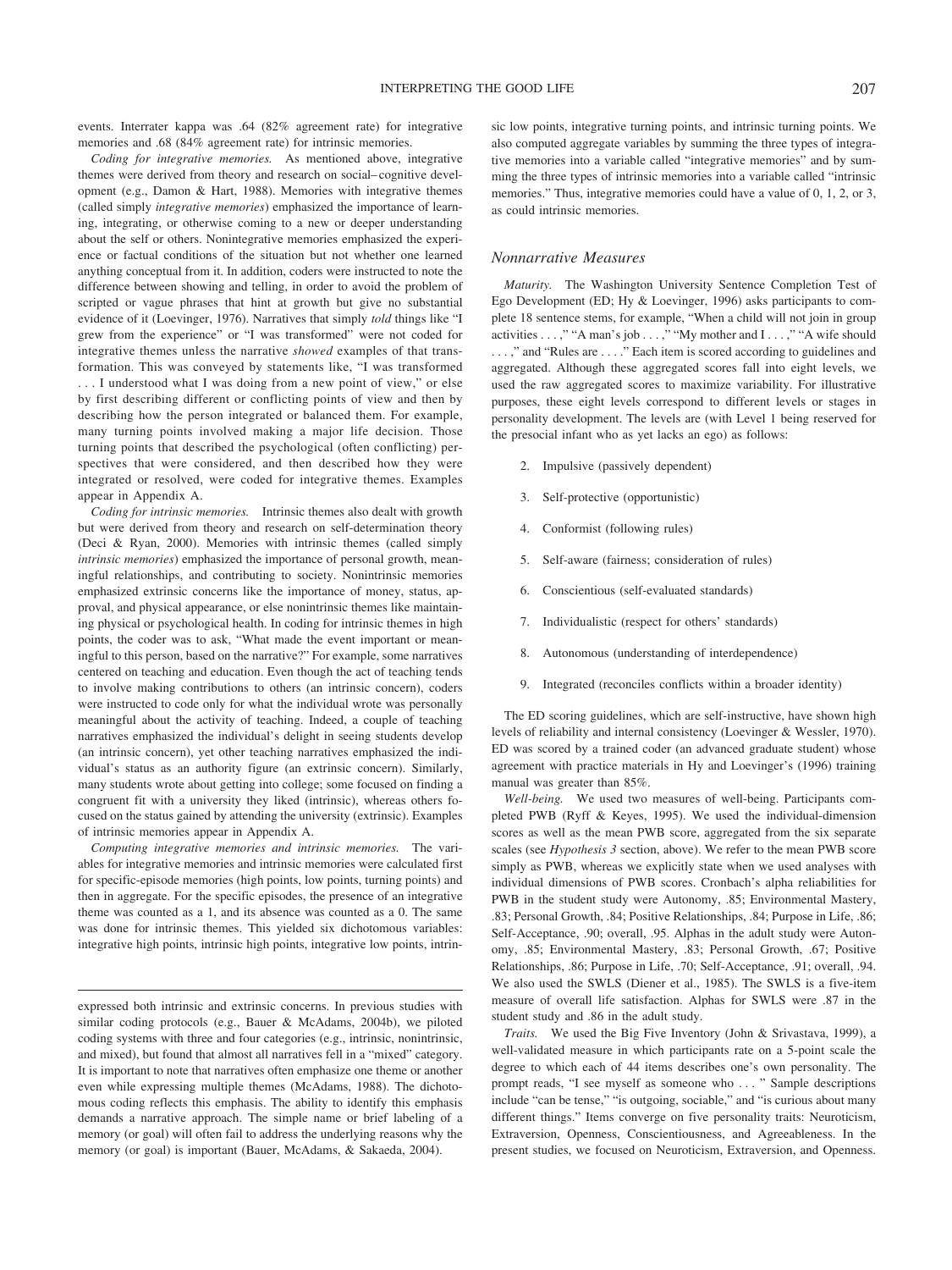# Results

### *Descriptive Statistics*

Frequencies for each type of memory appear in Table 1. Students' scores (mean, standard deviation) on other measures were ED (97.32, 8.94), PWB (64.11, 6.92), SWLS (24.72, 6.00), Neuroticism (3.18, 0.84), Extraversion (3.30, 0.99), and Openness (3.92, 0.71). Adults' scores were ED (97.71, 10.17), PWB (66.70, 7.60), SWLS (23.04, 7.36), Neuroticism (2.64, 0.88), Extraversion (3.48, 0.64), and Openness (4.00, 0.67). Of these measures, the student and adult samples differed in PWB and Neuroticism scores: Adults had higher PWB scores,  $t(174) = 2.18$ ,  $p < .05$ , and lower Neuroticism scores,  $t(174) = -3.80$ ,  $p < .001$ , than students. One gender difference emerged when considering the student and adult studies together, with women having lower Neuroticism scores than men,  $t(174) = 2.12$ ,  $p < .05$ , though this relationship was not significant in either of the individual samples. Interactions of sample and gender in analyses of variance of these measures were not significant. The relationships found above did not significantly affect the relationships reported below. Finally, we note that adults' income and education levels did not correlate significantly with these measures, which supports previous research showing that higher incomes do not correlate with wellbeing beyond the poverty level (most of the participants came from a middle to upper middle socioeconomic status). In reporting the findings below, for the sake of brevity we focus on the aggregate memory variables instead of breaking them down according to high, low, and turning points (although results with these variables are reported in the tables).

### *Correlations*

*Maturity and well-being.* For students, ED and PWB scores correlated significantly, but ED and SWLS scores did not. For adults, ED did not correlate significantly with either PWB or SWLS (see Table 2).

*Growth memories, maturity, and well-being.* Hypothesis 1 claims that integrative memories will correlate predominantly with ED scores, whereas intrinsic memories will correlate predominantly with well-being (PWB and SWLS scores). For students, ED, PWB, and SWLS scores each correlated significantly with both integrative memories and intrinsic memories (see Table 2). Turning to the adult study, ED scores correlated significantly with integrative memories. Adults' PWB scores correlated significantly with integrative memories and intrinsic memories. Adults' SWLS scores correlated significantly with intrinsic memories. Correlations with high, low, and turning points largely conformed to the patterns of the aggregate memory variables, with the notable exception that intrinsic low points did not correlate with wellbeing in the adult study (see Table 2). Overall, these correlations served the primary purpose of setting up the regression models that tested Hypotheses 1 and 2 (see below).

*Growth memories and specific dimensions of PWB.* Hypothesis 3 claims that integrative memories will correlate with the PWB

|                              |          |    | Student frequency |                |          |    | Adult frequency |                |
|------------------------------|----------|----|-------------------|----------------|----------|----|-----------------|----------------|
| Variable                     | $\theta$ | 1  | $\overline{c}$    | 3              | $\theta$ | 1  | $\overline{2}$  | 3              |
| Integrative memories (total) |          |    |                   |                |          |    |                 |                |
| $\boldsymbol{n}$             | 67       | 23 | 26                | 9              | 16       | 14 | 16              | 5              |
| $\%$                         | 54       | 18 | 21                | $\overline{7}$ | 31       | 27 | 31              | 10             |
| Intrinsic memories (total)   |          |    |                   |                |          |    |                 |                |
| $\boldsymbol{n}$             | 34       | 33 | 35                | 23             | 9        | 14 | 21              | $\overline{7}$ |
| $\%$                         | 27       | 26 | 28                | 18             | 18       | 27 | 41              | 14             |
| High points: Integrative     |          |    |                   |                |          |    |                 |                |
| $\boldsymbol{n}$             | 93       | 32 |                   |                | 31       | 20 |                 |                |
| $\%$                         | 74       | 26 |                   |                | 61       | 39 |                 |                |
| High points: Intrinsic       |          |    |                   |                |          |    |                 |                |
| $\boldsymbol{n}$             | 59       | 66 |                   |                | 17       | 34 |                 |                |
| $\%$                         | 47       | 53 |                   |                | 33       | 67 |                 |                |
| Low points: Integrative      |          |    |                   |                |          |    |                 |                |
| $\boldsymbol{n}$             | 96       | 29 |                   |                | 39       | 12 |                 |                |
| $\%$                         | 77       | 23 |                   |                | 76       | 24 |                 |                |
| Low points: Intrinsic        |          |    |                   |                |          |    |                 |                |
| $\boldsymbol{n}$             | 83       | 42 |                   |                | 38       | 13 |                 |                |
| $\%$                         | 66       | 34 |                   |                | 74       | 26 |                 |                |
| Turning points: Integrative  |          |    |                   |                |          |    |                 |                |
| $\boldsymbol{n}$             | 82       | 43 |                   |                | 22       | 29 |                 |                |
| $\%$                         | 66       | 34 |                   |                | 43       | 57 |                 |                |
| Turning points: Intrinsic    |          |    |                   |                |          |    |                 |                |
| $\boldsymbol{n}$             | 57       | 68 |                   |                | 21       | 30 |                 |                |
| $\%$                         | 46       | 54 |                   |                | 41       | 59 |                 |                |

Table 1 *Frequencies of Narrative Memories*

*Note.* The scores listed under each value indicate the number of participants who had a particular frequency of a particular type of memory. The first two variables represent aggregate variables. Each of the other variables was dichotomous.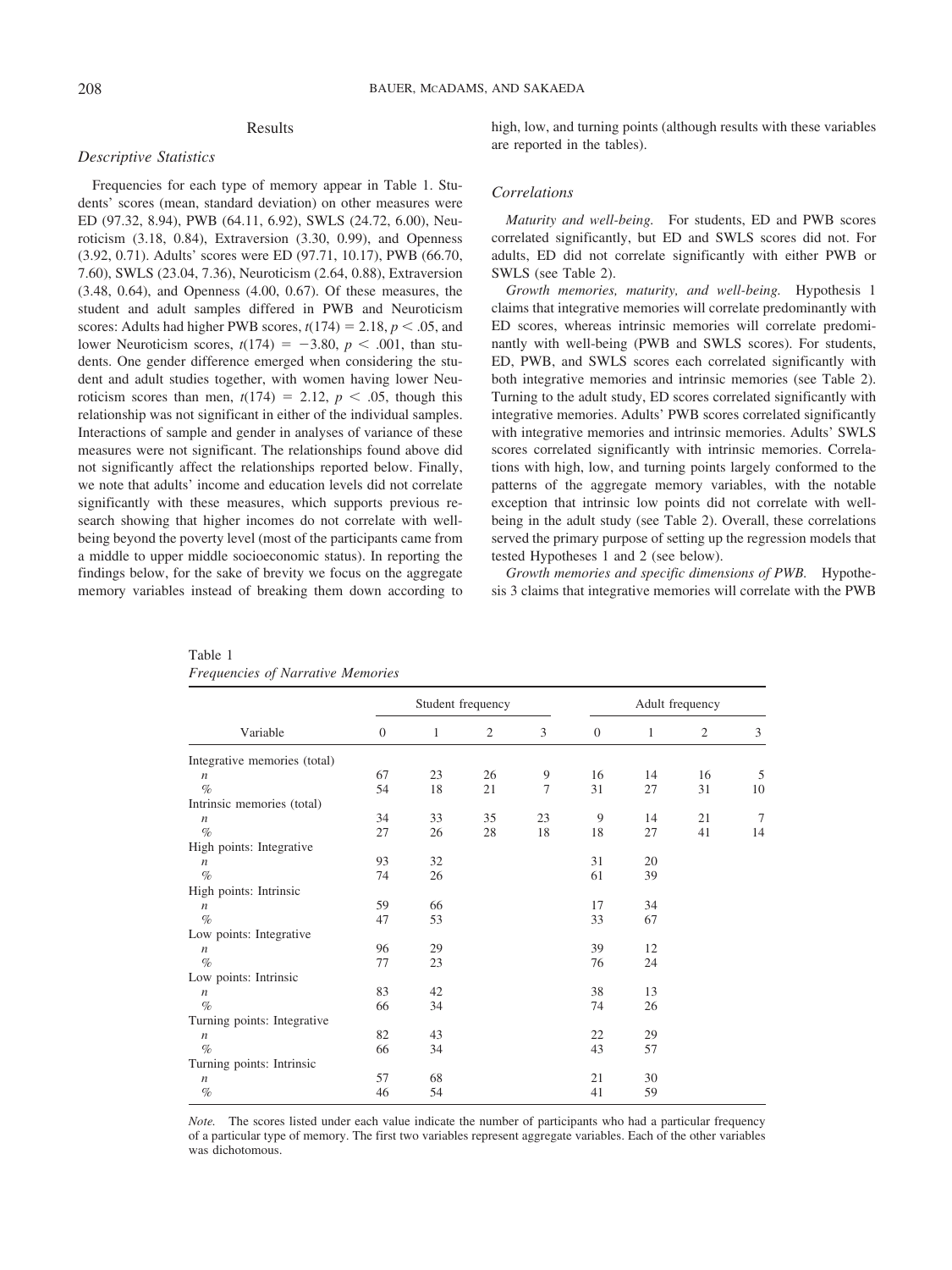| Variable                                                                  |          |                                                                                                                                                                                                                                        |               |                   | 5                                                                       | $\circ$                 | Γ | ${}^{\circ}$                                                                                                                                                                                                                                                                                                                                                                                            | Q                                                         | $\supseteq$                              | Ξ                        | $\overline{c}$                                                                                                                                 | 13       | $\overline{4}$                                                                                                                                                                                                                                                                                                                               | Age |
|---------------------------------------------------------------------------|----------|----------------------------------------------------------------------------------------------------------------------------------------------------------------------------------------------------------------------------------------|---------------|-------------------|-------------------------------------------------------------------------|-------------------------|---|---------------------------------------------------------------------------------------------------------------------------------------------------------------------------------------------------------------------------------------------------------------------------------------------------------------------------------------------------------------------------------------------------------|-----------------------------------------------------------|------------------------------------------|--------------------------|------------------------------------------------------------------------------------------------------------------------------------------------|----------|----------------------------------------------------------------------------------------------------------------------------------------------------------------------------------------------------------------------------------------------------------------------------------------------------------------------------------------------|-----|
|                                                                           |          |                                                                                                                                                                                                                                        |               |                   |                                                                         |                         |   |                                                                                                                                                                                                                                                                                                                                                                                                         |                                                           |                                          |                          |                                                                                                                                                |          |                                                                                                                                                                                                                                                                                                                                              |     |
|                                                                           |          |                                                                                                                                                                                                                                        |               | $* *$<br>\$\$     | 22                                                                      | 47***<br>.26†<br>.12*** |   |                                                                                                                                                                                                                                                                                                                                                                                                         |                                                           |                                          | $\frac{8}{2}$            |                                                                                                                                                |          |                                                                                                                                                                                                                                                                                                                                              |     |
| 2. PWB                                                                    | $.23**$  |                                                                                                                                                                                                                                        | 73****        | $30*$             |                                                                         |                         |   |                                                                                                                                                                                                                                                                                                                                                                                                         |                                                           |                                          | $45***$                  |                                                                                                                                                |          |                                                                                                                                                                                                                                                                                                                                              |     |
| SANTS.                                                                    |          | .71****                                                                                                                                                                                                                                |               | $\overline{10}$   | $54**$                                                                  |                         |   |                                                                                                                                                                                                                                                                                                                                                                                                         |                                                           |                                          |                          |                                                                                                                                                |          |                                                                                                                                                                                                                                                                                                                                              |     |
| . Intg $N$                                                                | $.58***$ | $.23**$                                                                                                                                                                                                                                |               |                   |                                                                         |                         |   |                                                                                                                                                                                                                                                                                                                                                                                                         |                                                           |                                          |                          |                                                                                                                                                |          |                                                                                                                                                                                                                                                                                                                                              |     |
| . Intr $M$                                                                | $.30***$ | $.58***$                                                                                                                                                                                                                               | $.51***$      |                   |                                                                         | $.42**$                 |   |                                                                                                                                                                                                                                                                                                                                                                                                         |                                                           |                                          |                          |                                                                                                                                                |          |                                                                                                                                                                                                                                                                                                                                              |     |
|                                                                           | $.51***$ | $.17+$                                                                                                                                                                                                                                 |               | $* *$<br>$5.71**$ |                                                                         |                         |   |                                                                                                                                                                                                                                                                                                                                                                                                         |                                                           |                                          |                          |                                                                                                                                                |          |                                                                                                                                                                                                                                                                                                                                              |     |
| $\overline{H}$ . He late                                                  | $.32***$ | $.44*$                                                                                                                                                                                                                                 | $.38***$      | $* *$             |                                                                         |                         |   |                                                                                                                                                                                                                                                                                                                                                                                                         |                                                           |                                          |                          |                                                                                                                                                |          |                                                                                                                                                                                                                                                                                                                                              |     |
| $LP$ $Intf$                                                               | $.34***$ | $.15+$                                                                                                                                                                                                                                 | $19*$         | $* *$<br>587.     | $57.$ $57.$ $57.$ $57.$ $57.$ $57.$ $57.$ $57.$ $57.$ $57.$ $57.$ $57.$ |                         |   |                                                                                                                                                                                                                                                                                                                                                                                                         |                                                           |                                          |                          | $\begin{array}{r} .03 \\ -.77*** \\ -.66*** \\ -.66*** \\ -.49*** \\ -.155*** \\ -.19*** \\ -.19*** \\ -.22-.1.5-.1.5-.1.5-.46*** \end{array}$ |          | $\ddot{q} \ddot{q} \ddot{q} \ddot{q} \ddot{q} \ddot{q} \ddot{q} \ddot{q} \ddot{q} \ddot{q} \ddot{q} \ddot{q} \ddot{q} \ddot{q} \ddot{q} \ddot{q} \ddot{q} \ddot{q} \ddot{q} \ddot{q} \ddot{q} \ddot{q} \ddot{q} \ddot{q} \ddot{q} \ddot{q} \ddot{q} \ddot{q} \ddot{q} \ddot{q} \ddot{q} \ddot{q} \ddot{q} \ddot{q} \ddot{q} \ddot{q} \ddot{$ |     |
| $LP$ Int                                                                  | $.20*$   | $.36***$                                                                                                                                                                                                                               | $.32***$      | $* *$<br>$.39**$  |                                                                         |                         |   |                                                                                                                                                                                                                                                                                                                                                                                                         |                                                           |                                          |                          |                                                                                                                                                |          |                                                                                                                                                                                                                                                                                                                                              |     |
| $10.$ TP $Intf$                                                           | .44***   | $21*$                                                                                                                                                                                                                                  | $.19*$        | $*$<br>$.77$ **   |                                                                         |                         |   |                                                                                                                                                                                                                                                                                                                                                                                                         |                                                           | $\begin{array}{c} \hline \end{array}$    |                          |                                                                                                                                                |          |                                                                                                                                                                                                                                                                                                                                              |     |
| $1.$ TP $\text{Int}$                                                      | $.17+$   | $.48***$                                                                                                                                                                                                                               | $.41***$      | ų.<br>$.28**$     |                                                                         |                         |   |                                                                                                                                                                                                                                                                                                                                                                                                         |                                                           |                                          | $\overline{\phantom{a}}$ |                                                                                                                                                |          |                                                                                                                                                                                                                                                                                                                                              |     |
|                                                                           |          | $50***$                                                                                                                                                                                                                                | $45***$       |                   |                                                                         |                         |   |                                                                                                                                                                                                                                                                                                                                                                                                         |                                                           |                                          |                          |                                                                                                                                                |          |                                                                                                                                                                                                                                                                                                                                              |     |
|                                                                           |          | $47***$                                                                                                                                                                                                                                | 34****        |                   | $.37***$                                                                |                         |   | $\begin{array}{cccc}\n\ddot{3} & \dot{x} & \dot{x} & \dot{x} & \dot{x} \\ \ddot{3} & \dot{4} & \dot{5} & \dot{x} & \dot{x} & \dot{x} \\ \ddot{5} & \dot{6} & \dot{3} & \dot{5} & \dot{6} & \dot{7} \\ \dot{7} & \dot{8} & \dot{9} & \dot{7} & \dot{7} \\ \dot{8} & \dot{9} & \dot{1} & \dot{1} & \dot{1} \\ \dot{1} & \dot{1} & \dot{1} & \dot{1} & \dot{1} \\ \dot{1} & \dot{1} & \dot{1} & \dot{1} &$ | $\frac{18}{137}$<br>$\frac{37}{157}$<br>$\frac{167}{107}$ | $-18$ <sup>***</sup><br>-18 <sup>*</sup> | $-33***$                 | $\frac{1}{4}$                                                                                                                                  |          |                                                                                                                                                                                                                                                                                                                                              |     |
| 14. O                                                                     |          | $.24**$                                                                                                                                                                                                                                | $\frac{6}{2}$ |                   | $21*$                                                                   | 60                      |   | $.18\,^*$                                                                                                                                                                                                                                                                                                                                                                                               |                                                           | $\odot$                                  | $\odot$                  | $\overline{0}$                                                                                                                                 | $.31***$ | $\overline{\phantom{a}}$                                                                                                                                                                                                                                                                                                                     |     |
| <i>Note.</i> Students' $(n = 125)$ correlations appear below the $\alpha$ |          | Note. Sudents' ( $n = 125$ ) correlations appear below the diagonal. Adults' ( $n = 51$ ) correlations appear above the diagonal. ED = Washington University Sentence Completion Test of Ego<br>Development; PWB = Personal Well-Being |               |                   | diagonal. Adults' $(n =$                                                |                         |   |                                                                                                                                                                                                                                                                                                                                                                                                         |                                                           |                                          |                          |                                                                                                                                                |          |                                                                                                                                                                                                                                                                                                                                              |     |
| $N = Neuroticism; E = Extraversion; O = Opemness.$                        |          |                                                                                                                                                                                                                                        |               |                   |                                                                         |                         |   |                                                                                                                                                                                                                                                                                                                                                                                                         |                                                           |                                          |                          |                                                                                                                                                |          |                                                                                                                                                                                                                                                                                                                                              |     |
|                                                                           |          | $\frac{1}{2}p < 10.$ * $p < .05.$ ** $p < .01.$ *** $p < .001$                                                                                                                                                                         |               |                   |                                                                         |                         |   |                                                                                                                                                                                                                                                                                                                                                                                                         |                                                           |                                          |                          |                                                                                                                                                |          |                                                                                                                                                                                                                                                                                                                                              |     |

Table 2

dimensions of Autonomy, Personal Growth, and Purpose in Life, whereas intrinsic memories will correlate with all six PWB dimensions. For students, integrative memories correlated significantly with three dimensions of PWB: Autonomy, Personal Growth, and Purpose in Life (see Table 3). Students' intrinsic memories correlated significantly with each of the six dimensions of PWB. For adults, integrative memories correlated significantly with the PWB dimensions of Personal Growth and (marginally) Purpose in Life (but not Autonomy). Adults' intrinsic memories correlated significantly with five of the six PWB dimensions: Environmental Mastery, Personal Growth, Positive Relationships, Purpose in Life, and Self-Acceptance (but not Autonomy).

*Traits.* Hypothesis 4 claims that growth memories (a narrative variable) are largely independent of broad personality traits in predicting maturity and well-being. For students, Neuroticism correlated significantly and inversely with PWB scores, SWLS scores, and intrinsic memories (see Table 2). Students' Extraversion correlated significantly with ED scores (marginally), PWB scores, SWLS scores, and intrinsic memories. Students' Openness correlated significantly with PWB scores and intrinsic memories (and notably not with ED scores). For adults, Neuroticism correlated significantly and inversely with PWB scores, SWLS scores, and intrinsic memories. Adults' Extraversion correlated significantly with PWB scores, SWLS scores, and intrinsic memories. Adults' Openness correlated significantly with ED scores and integrative memories. We ran multiple regressions to test whether traits accounted for the relationships between memories and maturity or well-being (see below).

*Age.* Hypothesis 5 claims that in the event that age correlates with either maturity or well-being, growth memories will in part account for that relationship. Students' ages  $(M = 19.8$  years,  $SD = 1.0$ ; 90% were between 19 and 21) did not correlate significantly with any of the variables. Adults' ages ( $M = 51.7$ ) years,  $SD = 10.0$ , range  $30-72$ ) correlated significantly with ED scores (marginally), PWB scores, SWLS scores, integrative memories (marginally), and intrinsic memories (see Table 2). Thus, the stage was set for mediational analyses of the relationships between age and maturity and between age and well-being (see below; Baron & Kenny, 1986).

# *Regressions of Maturity and Well-Being on Growth Memories*

Hypothesis 1 claims that integrative memories and intrinsic memories will map differentially onto ED and well-being scores. As mentioned, both growth memories correlated with both ED and well-being scores, especially for students. The protocol here was first to regress ED scores (and later PWB and SWLS scores) on integrative memories and intrinsic memories simultaneously. For students, integrative memories predicted ED scores significantly, but intrinsic memories did not (see Table 4). Students' intrinsic memories predicted PWB scores significantly, but integrative memories did not. Students' intrinsic memories predicted SWLS scores significantly, but integrative memories did not. Turning to the adult study, integrative memories predicted ED scores significantly, but intrinsic memories did not. Adults' intrinsic memories predicted PWB scores significantly, but integrative memories did not. Adults' intrinsic memories predicted SWLS scores significantly, but integrative memories did not. Regressions on individual

 $< 10.$  \*  $p <$ 

 $< 0.05$ . \*\* *p*  $<$ 

 $< 0.01$ . \*\*\* *p*  $<$ \*\*  $p < .01$ . \*\*\*  $p < .001$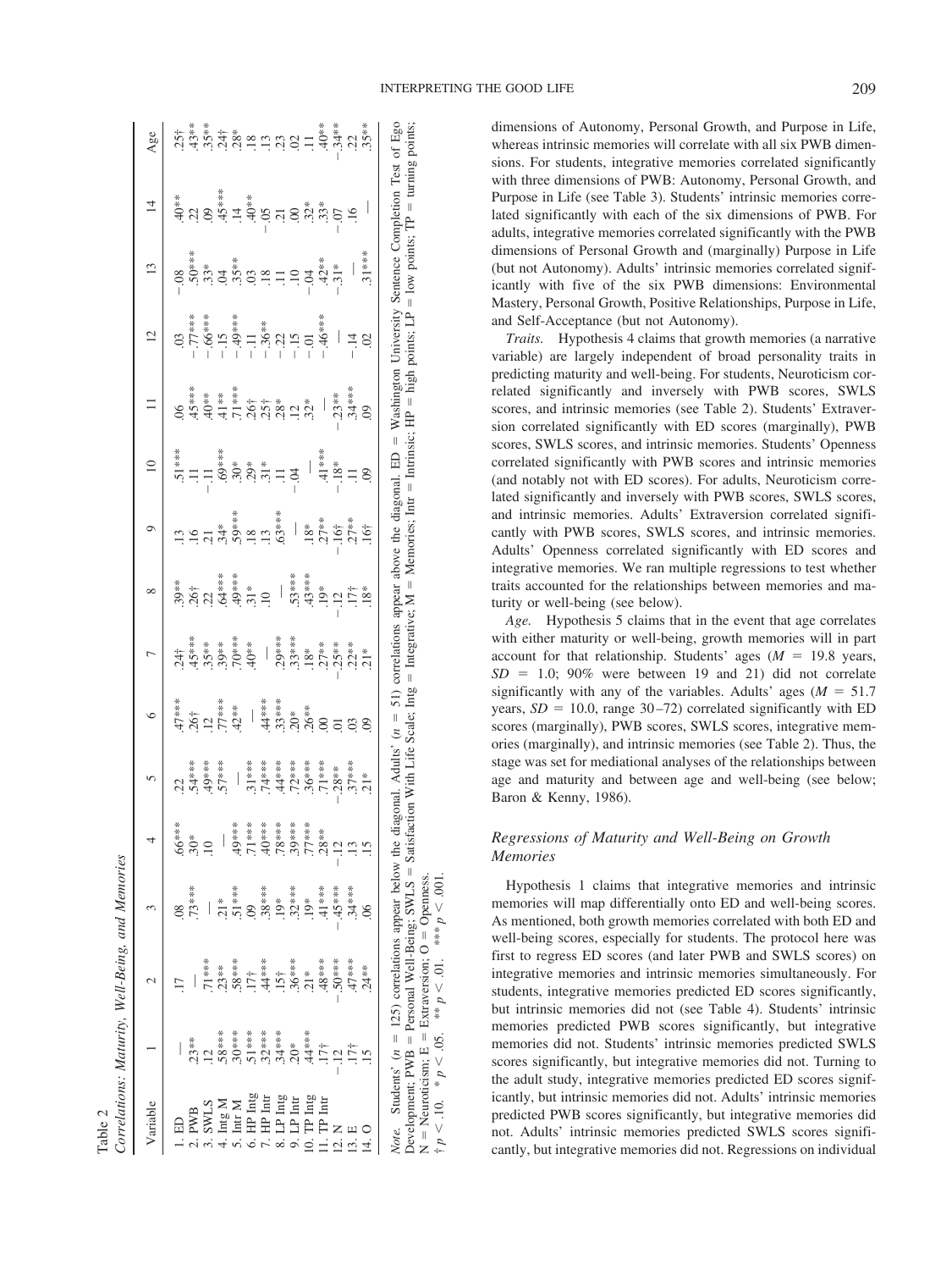| Well-being dimension      |         |          |          | 4        |          | 6        |                  | 8        |
|---------------------------|---------|----------|----------|----------|----------|----------|------------------|----------|
| 1. Integrative memories   |         | 57***    | .21      | .10      | $.55***$ | .20      | .26 <sup>†</sup> | .16      |
| 2. Intrinsic memories     | .49***  |          | .17      | .44***   | $.38**$  | $.50***$ | .49***           | .48***   |
| 3. Autonomy               | $.18*$  | $32***$  |          | $.40**$  | $.52***$ | $.34*$   | $.31*$           | 55***    |
| 4. Environmental Mastery  | .14     | $42***$  | $.36***$ |          | 39**     | $42**$   | .58***           | $.77***$ |
| 5. Personal Growth        | $.27**$ | $.44***$ | .44***   | 39***    |          | .48***   | $.46***$         | $37**$   |
| 6. Positive Relationships | $.12\,$ | $37***$  | $20*$    | $.36***$ | $.40***$ |          | $43***$          | 49***    |
| 7. Purpose in Life        | $.18*$  | .48***   | $.26**$  | 55***    | $.50***$ | $.34***$ |                  | $.69***$ |
| 8. Self-Acceptance        | .14     | $.51***$ | .43***   | 67***    | 50***    | $57***$  | $.64***$         |          |
|                           |         |          |          |          |          |          |                  |          |

Table 3 *Correlations: Memories and Individual Dimensions of Personal Well-Being*

*Note.* Students' ( $n = 125$ ) correlations appear below the diagonal. Adults' ( $n = 51$ ) correlations appear above the diagonal.

 $\dagger p < .10.$   $\ast p < .05.$   $\ast \ast p < .01.$   $\ast \ast \ast p < .001.$ 

types of memories (high, low, and turning points) showed the same general pattern of results, with the exception in the adult study that intrinsic low points did not predict well-being (either PWB or SWLS). Thus, even though integrative memories and intrinsic memories both correlated with ED and well-being scores for both students and adults (with one exception), it appeared that integrative concerns drove the relationship between memories and ED scores, whereas intrinsic concerns drove the relationship between memories and well-being scores.

### *Regressions of Intrinsic Memories on PWB and SWLS*

Hypothesis 2 involves the differentiation of PWB and SWLS scores in relation to intrinsic memories on the basis of their eudaimonic versus hedonic approaches to well-being. To test this, we used a somewhat unorthodox procedure. Whereas the other regression analyses in these studies regressed ED or well-being scores on the memory variables, in this case we regressed the memory variables on PWB and SWLS scores. Although this may seem counterintuitive, we emphasize that these data and the regression procedure itself involve correlations (i.e., PWB and SWLS are not "dependent variables," and memories are not "independent variables"). We begin with the students. Regressing intrinsic memories on PWB and SWLS scores simultaneously, we found that PWB scores predicted intrinsic memories significantly  $(\beta = .44, p < .001)$  whereas SWLS scores did so marginally ( $\beta =$  $.20, p < .10$ ). Running the same regression for the adults, we found that PWB scores predicted intrinsic memories significantly  $(\beta =$ .39,  $p < .05$ ), but SWLS scores did not ( $\beta = .20, p > .10$ ). Thus, intrinsic memories and PWB scores shared a closer relationship than did intrinsic memories and SWLS scores—a closeness that reflects a shared theoretical background in a eudaimonic rather than hedonic approach to well-being.

Although integrative memories were not part of this hypothesis, integrative memories did correlate significantly with PWB and SWLS scores in the student study (as mentioned above). We regressed integrative memories on PWB and SWLS scores simultaneously and found that neither PWB scores ( $\beta$  = .17,  $p$  > .10) nor SWLS scores ( $\beta = .08$ ,  $p > .10$ ) predicted integrative mem-

|--|--|

*Regressions of Maturity and Well-Being on Models of Integrative and Intrinsic Memories*

|                                  | <b>Students</b> |            |             |          | Adults     |               |  |  |
|----------------------------------|-----------------|------------|-------------|----------|------------|---------------|--|--|
| Model                            | ED              | <b>PWB</b> | <b>SWLS</b> | ED       | <b>PWB</b> | <b>SWLS</b>   |  |  |
| Model 1                          |                 |            |             |          |            |               |  |  |
| Integrative memories (aggregate) | $.57***$        | $-.07$     | $-.06$      | $.79***$ | $-.01$     | $-.26\dagger$ |  |  |
| Intrinsic memories (aggregate)   | .02             | $.61***$   | $.54***$    | $-.23$   | $54***$    | $.63***$      |  |  |
| Model 2                          |                 |            |             |          |            |               |  |  |
| Integrative high points          | $.46***$        | $-.03$     | $-.10$      | $.45**$  | .10        | $-.02$        |  |  |
| Intrinsic high points            | .12             | $.46***$   | $.42***$    | .06      | $.41**$    | $.36*$        |  |  |
| Model 3                          |                 |            |             |          |            |               |  |  |
| Integrative low points           | $.33***$        | $-.05$     | .03         | $.51***$ | .28        | .16           |  |  |
| Intrinsic low points             | .03             | .38***     | $.30**$     | $-.19$   | $-.02$     | .11           |  |  |
| Model 4                          |                 |            |             |          |            |               |  |  |
| Integrative turning points       | $.45***$        | .01        | .02         | $.55***$ | $-.04$     | $-.26\dagger$ |  |  |
| Intrinsic turning points         | $-.01$          | .48***     | $.40***$    | $-.11$   | $.46***$   | 49***         |  |  |

*Note.* Betas are reported above.  $R^2$ s follow, first by study (students, adults), then by the variable regressed (ED, PWB, SWLS), then by model number (1, 2, 3, 4). Students: ED: .34, .28, .12, .18. PWB: .34, .20, .13, .23. SWLS: .27, .15, .10, .17. Adults: ED: .47, .22, .18, .28. PWB: .29, .21, .07, .20. SWLS: .28, .12, .06, .23. ED Washington University Sentence Completion Test of Ego Development; PWB = Personal Well-Being; SWLS = Satisfaction With Life Scale.

 $\dagger p < .10.$  \*  $p < .05.$  \*\*  $p < .01.$  \*\*\*  $p < .001.$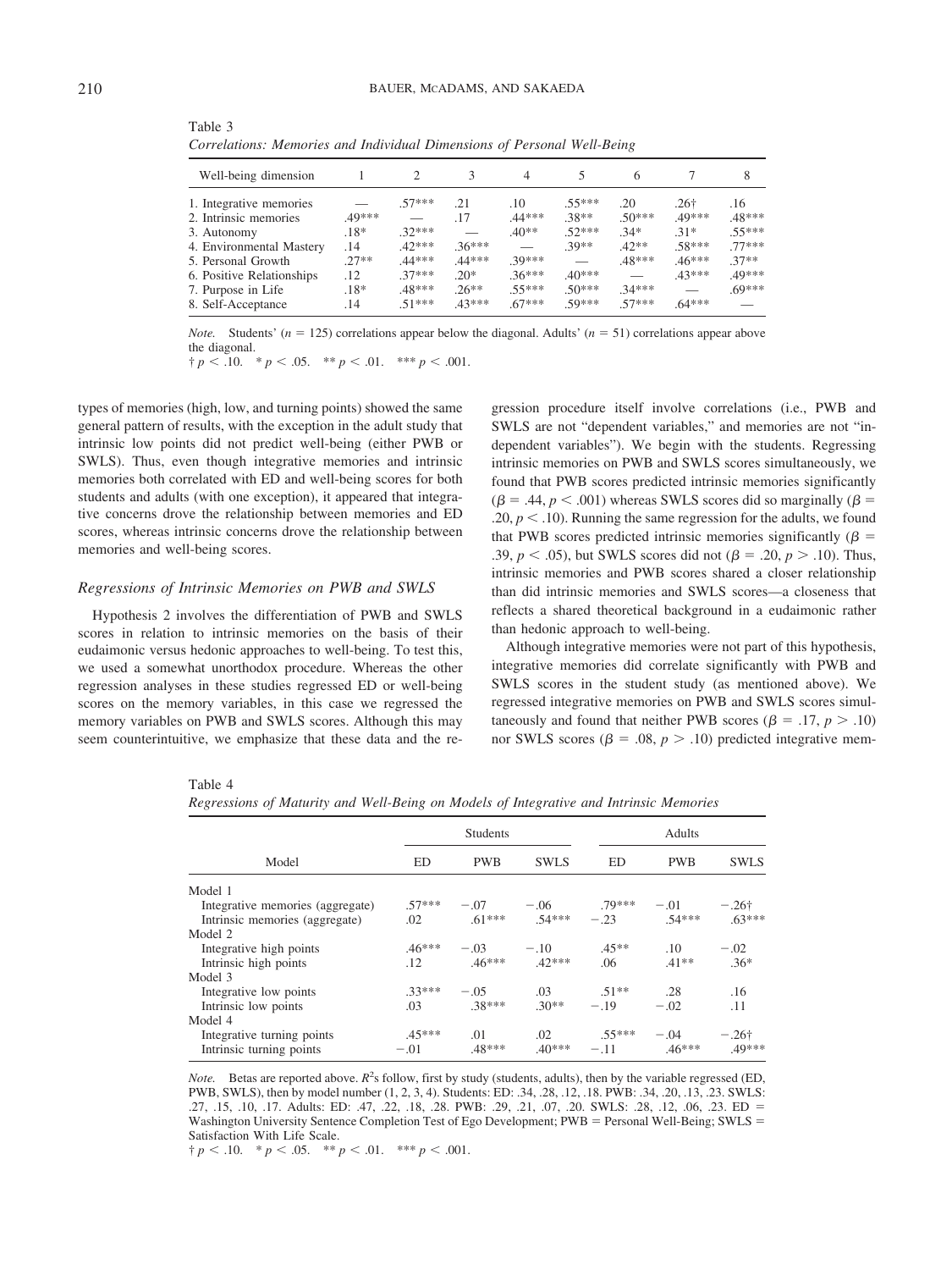ories significantly. In the adult study, integrative memories correlated significantly with PWB but not SWLS scores. In summary, integrative memories corresponded to eudaimonic rather than hedonic well-being for adults, but we found no significant evidence that integrative memories were particularly geared toward either eudaimonic or hedonic well-being for students.

# *Regressions of Maturity and Well-Being on Growth Memories and Traits*

Hypothesis 4 claims that the relations between growth memories and both maturity and well-being will be independent of traits. (Traits correlated mostly as predicted with memories, maturity, and well-being, as mentioned earlier.) For the sake of brevity, we highlight only the regression models that tested our predictions namely, that integrative memories and Openness would be independent predictors of ED scores, whereas intrinsic memories and the traits Neuroticism and Extraversion would be independent predictors of PWB and SWLS scores. We do not report other iterations of these regressions, because significant bivariate correlations between traits and either maturity or well-being were not found, with one exception.<sup>6</sup> In each of the following regression models, interactions were not significant.

*Single-trait models.* All regressions here tested predictors simultaneously. We begin with the students. In a regression of ED scores, integrative memories predicted ED scores significantly, but Openness did not (see Table 5). Regressing PWB scores, intrinsic memories and Neuroticism (inversely) predicted PWB scores significantly and independently. In another regression of PWB scores, intrinsic memories and Extraversion predicted PWB scores significantly and independently. Regressing SWLS scores, intrinsic memories and Neuroticism (inversely) predicted SWLS scores significantly and independently. In another regression of SWLS scores, intrinsic memories predicted SWLS significantly, whereas Extraversion did so marginally. We turn now to the adults. Regressing ED scores, integrative memories predicted ED scores significantly, but Openness did not. Regressing PWB scores, intrinsic memories and Neuroticism (inversely) predicted PWB scores significantly and independently (although intrinsic memories' beta dropped from .54 to .21). In another regression of PWB scores, intrinsic memories and Extraversion predicted PWB scores significantly and independently. Regressing SWLS scores, intrinsic memories predicted SWLS scores marginally significantly, whereas Neuroticism did so significantly. In another regression of SWLS scores, intrinsic memories predicted SWLS scores significantly, but Extraversion did not. Thus, narrative memories were largely independent of individual traits in predicting maturity and well-being.

*Dual-trait models.* We also tested combinations of Neuroticism and Extraversion in predicting well-being. For students, we ran a model regressing PWB scores first on intrinsic memories, then adding Neuroticism, and finally adding Extraversion. We found that intrinsic memories ( $\beta = .37$ ,  $p < .001$ ), Neuroticism (inversely;  $\beta = -.37, p < .001$ ), and Extraversion ( $\beta = .28, p <$ .001) each predicted PWB scores significantly. Regressing SWLS scores on the same model, we found that intrinsic memories ( $\beta$  = .36,  $p < .001$ ), Neuroticism (inversely;  $\beta = -.34, p < .001$ ), and Extraversion (marginally;  $\beta = .15$ ,  $p < .06$ ) each predicted SWLS scores significantly. Turning to the adults, we regressed PWB

### Table 5

*Predicted Regressions of Maturity and Well-Being on Memories and Traits*

|                        | <b>Students</b> |            |              | Adults     |  |  |
|------------------------|-----------------|------------|--------------|------------|--|--|
| Model                  | Std. $\beta$    | Adj. $R^2$ | Std. $\beta$ | Adj. $R^2$ |  |  |
| 1. Regressing ED on:   |                 |            |              |            |  |  |
| Integrative memories   | $.58***$        | .33        | $.60***$     | .42        |  |  |
| <b>Openness</b>        | .03             |            | .13          |            |  |  |
| 2. Regressing PWB on:  |                 |            |              |            |  |  |
| Intrinsic memories     | $.48***$        | .45        | $21*$        | .61        |  |  |
| Neuroticism            | $-.37***$       |            | $-.67***$    |            |  |  |
| 3. Regressing PWB on:  |                 |            |              |            |  |  |
| Intrinsic memories     | $.47***$        | .40        | $.41***$     | .37        |  |  |
| Extraversion           | $20***$         |            | $36**$       |            |  |  |
| 4. Regressing SWLS on: |                 |            |              |            |  |  |
| Intrinsic memories     | $.42***$        | .36        | $.21\dagger$ | .45        |  |  |
| Neuroticism            | $-.34***$       |            | $-56***$     |            |  |  |
| 5. Regressing SWLS on: |                 |            |              |            |  |  |
| Intrinsic memories     | $.45***$        | .27        | $.42**$      | .23        |  |  |
| Extraversion           | .16†            |            | .18          |            |  |  |

*Note.* Std. = standardized; Adj. = adjusted; ED = Washington University Sentence Completion Test of Ego Development;  $PWB =$  Personal Well-Being;  $SWLS = S$ atisfaction With Life Scale.  $\dagger p < .10.$  \*  $p < .05.$  \*\*  $p < .01.$  \*\*\*  $p < .001.$ 

scores on the same model and found that intrinsic memories did not predict PWB scores significantly ( $\beta$  = .14,  $p$  > .10), whereas Neuroticism (inversely;  $\beta = -.62, p < .001$ ) and Extraversion  $(\beta = .26, p < .01)$  did. Regressing SWLS scores on the same model, we found that neither intrinsic memories ( $\beta = .19, p > .10$ ) nor Extraversion ( $\beta$  = .09,  $p$  > .10) predicted PWB scores significantly, whereas Neuroticism (inversely;  $\beta = -.54$ ,  $p <$ .001) did. Thus, the combination of Neuroticism and Extraversion did not account for the relationship between intrinsic memories and well-being for students, but that combination did mediate the relationship between intrinsic memories and well-being for adults.

### *Regressions of Maturity and Well-Being on Growth Memories and Age*

Hypothesis 5 claims that growth memories will account for any relationships that might emerge between age and maturity and between age and well-being (as mentioned, such relationships were found). The general protocol for these regression models was to regress ED, PWB, or SWLS scores on the relevant memory variable in Step 1 and then to add age in Step 2. This protocol tested whether age (which held at least marginal relationships with ED, PWB, and SWLS scores) continued to explain a significant portion of the variance in ED, PWB, and SWLS scores when also considering the relationship between memories and those variables.

*Regressions of maturity.* We regressed ED scores on integrative memories in Step 1, adding age in Step 2. We found that age

<sup>6</sup> One significant correlation emerged that was not predicted: Students' Openness correlated significantly with PWB scores. A regression of PWB scores on Openness and intrinsic memories showed that intrinsic memories, but not Openness, held its significant relation to PWB scores.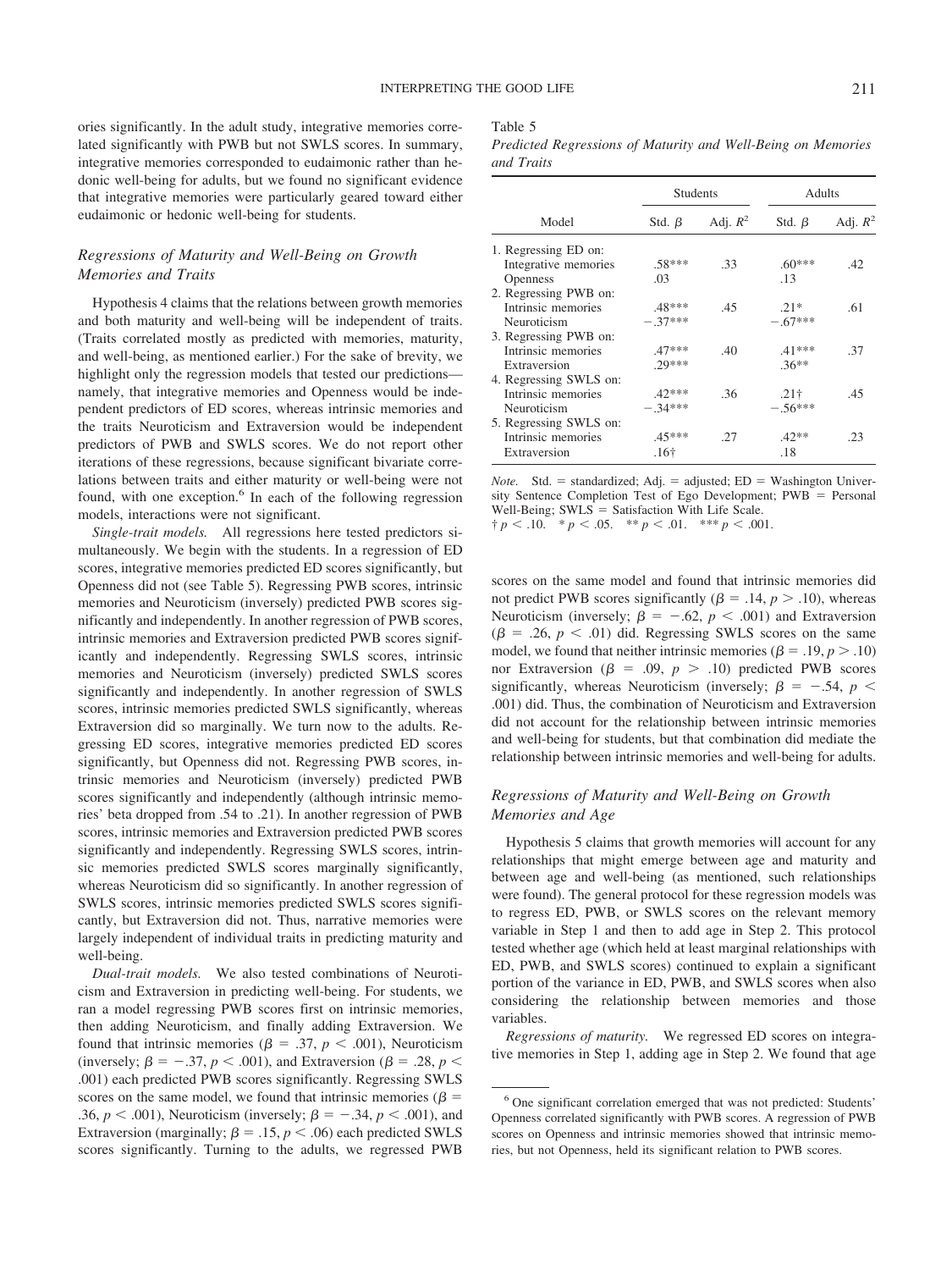no longer held its marginally significant relationship with ED scores. Integrative memories predicted ED scores significantly  $(\beta = .63, p < .001)$ , whereas age no longer did ( $\beta = .10, p > .10$ );  $\Delta R^2 = .01$ , which was not significant,  $F(1, 48) = .70$ ,  $p > .10$ . Thus, integrative memories largely mediated the marginal relationship between age and ED scores.

*Regressions of well-being.* First we regressed PWB scores on intrinsic memories in Step 1, adding age in Step 2. Intrinsic memories predicted PWB scores significantly ( $\beta = .50$ ,  $p = .001$ ), as did age ( $\beta = .29$ ,  $p < .05$ );  $\Delta R^2 = .08$ , which was significant,  $F(1, 48) = 6.05$ ,  $p < .05$ . We then regressed SWLS scores on the same model. We found that intrinsic memories predicted SWLS scores significantly ( $\beta = .49, p < .001$ ), whereas age no longer did  $(\beta = .21, p > .10)$ ;  $\Delta R^2 = .04$ , which was not significant,  $F(1,$  $48) = 2.90, p < .10$ . Thus, intrinsic memories significantly mediated (though not fully) the relationship between age and SWLS scores but not between age and PWB scores.

#### Discussion

These findings reveal that mature people and happy people framed their autobiographical memories around relatively distinct growth orientations. Participants high in maturity emphasized the importance of having reached new levels of conceptual understanding. Participants high in well-being emphasized the importance of growing personally or interpersonally. Growth memories related to maturity and well-being in ways that reflected their roots in a eudaimonic approach to the good life. These relationships, which involved narratives of memories, were for the most part not explained by participants' broad personality traits (with two notable exceptions). Finally, adults' growth memories accounted for a significant portion of the relationship between age and maturity and between age and life satisfaction. After discussing these findings, we present a qualitative analysis of memories that were both integrative and intrinsic in an effort to shed light on why autobiographical memories relate to the good life. We also discuss the role of autobiographical memories in the good life—particularly in the intentional cultivation of it.

### *Growth Memories, Maturity, and Well-Being*

For both students and adults, the autobiographical memories of mature participants emphasized integrating new meanings in life, whereas the memories of happy participants emphasized intrinsic or humanistic concerns. Bivariate correlations did show some overlap, especially for students, such that integrative memories also correlated significantly with well-being, and intrinsic memories also correlated significantly with maturity (noting that students' ED and PWB also correlated significantly). However, regression models showed that these "overlap" relationships no longer held when controlling for the memory that was predicted to be dominant (thereby revealing more direct, parsimonious relationships between integrative memories and maturity and between intrinsic memories and well-being). These and previous findings (Bauer & McAdams, 2004a, 2004b; King et al., 2000) suggest that specific ways of thinking about one's life—whether interpreting the past or planning the future— correspond to specific, broad facets of personality.

On the one hand, mature people tended to frame their autobiographical memories on deepening their understanding of life by integrating new perspectives, creating new meanings, and learning general lessons. In other words, these people framed their memories around social– cognitive growth— or more specifically, around the kinds of things that theoretically foster social– cognitive development (i.e., the differentiation and integration or assimilation and accommodation of information about the self and others; Bauer & Bonnano, 2001a; Piaget, 1970). In still other words, mature people seemed to create meaning in life events by interpreting that they learned something about life from those events.

On the other hand, happy people (again, *happy* in a eudaimonic sense that involves not only pleasure but also growth and connections to purposes and people beyond the individual self) tended to interpret their lives in terms of acting on intrinsic values such as personal growth, fostering meaningful relationships, and contributing to society and future generations—rather than on extrinsic or materialistic concerns such as attaining money, approval, status, and physical appearances. Research has shown that an excessive emphasis on materialistic values and goals in life corresponds to lower levels of well-being (Kasser & Ryan, 1993, 1996). In contrast, happy people seemed to value doing things they deeply loved—that is, things that were interesting for their own sake—as well as cultivating relationships with the people they loved (and not, e.g., working for the purpose of gaining many admirers). Thus, happy people seemed to create meaning in life events by interpreting them in terms of humanistic values.

#### *Growth Memories and Eudaimonic Well-Being*

Growth memories correlated with forms of well-being derived from both the eudaimonic (PWB) and hedonic (SWLS) traditions. This is consonant with claims that both traditions contribute to a comprehensive understanding of happiness, well-being, psychological health, and the good life (Diener et al., 1998). However, growth memories were operationally defined more in the eudaimonic tradition (Ryan & Deci, 2001). This theoretical basis was reflected empirically. Intrinsic memories correlated more strongly with PWB than with SWLS. Furthermore, integrative memories correlated significantly with dimensions of PWB that have been found to hold the weakest ties to hedonic measures, namely Autonomy, Personal Growth, and Purpose in Life. In contrast, intrinsic memories correlated significantly with all six dimensions of PWB. This is not to say that intrinsic memories are a "hedonic" measure (as witnessed in the previous finding). Rather, intrinsic memories are more likely than integrative memories to share overlapping qualities with hedonic measures. Eudaimonic and hedonic approaches to well-being have overlap (Ryan & Deci, 2001). For example, they share the notion that one perceives one's life as good and somehow pleasurable. Yet they differ in the definition of what is good (as in a "good life"): whether that definition comprises primarily pleasure or involves more conceptually infused criteria like self-understanding and long-term growth. The eudaimonic definition of well-being seemed to more closely characterize the people in these studies who emphasized personal growth in their autobiographical memories.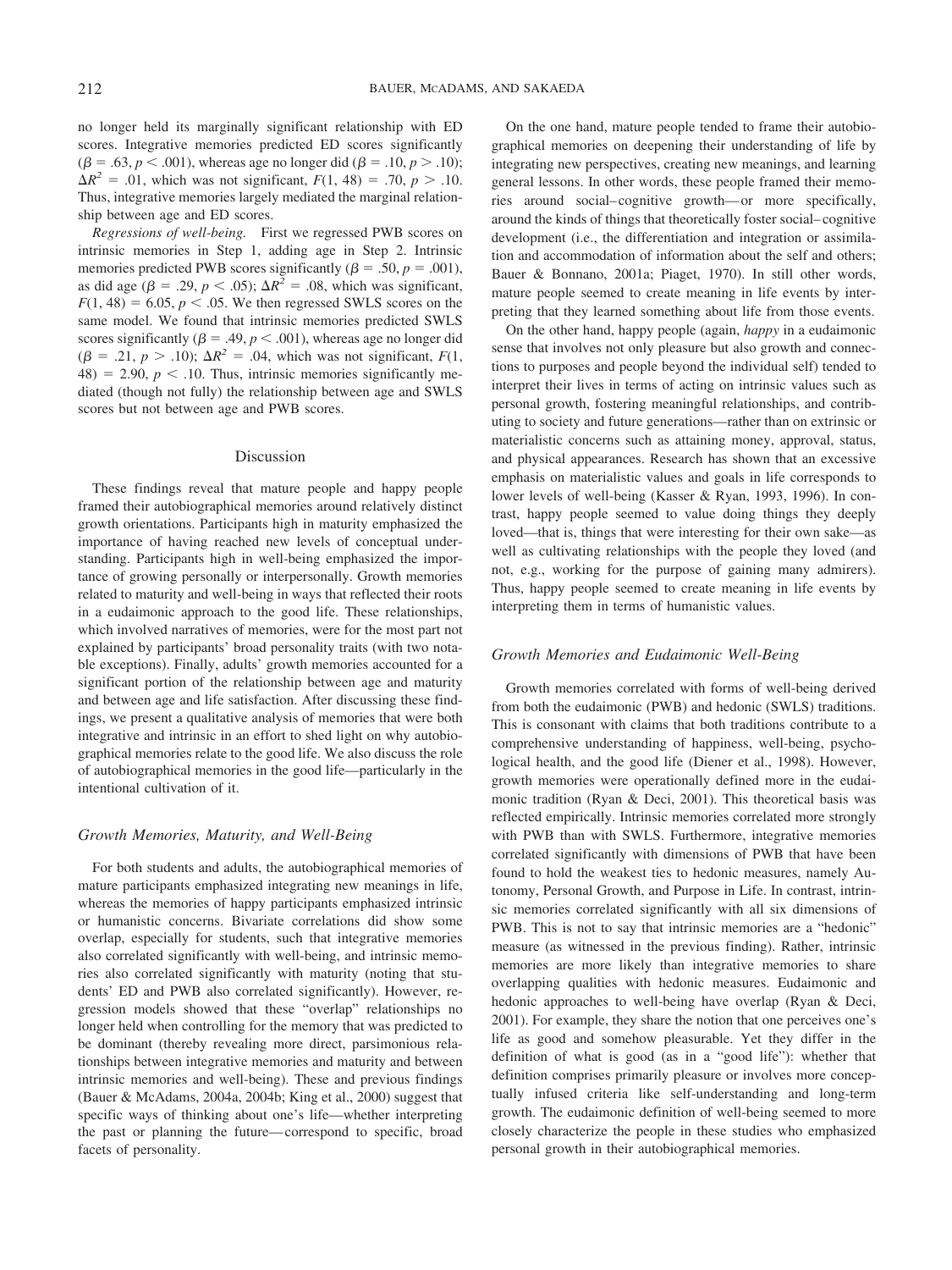### *Growth Memories Were Not Derivatives of Traits*

Narrative growth memories appeared not to be mere byproducts of broad personality traits in predicting maturity and well-being. There is a tendency to view broad traits— especially the Big Five—as the basic building blocks of personality (McCrae & Costa, 1999). However, the present studies found that even though growth memories and traits were correlated, they played largely independent roles in predicting maturity and well-being (as predicted; see McAdams, 1995). This was especially noteworthy given the strong correlations between traits and well-being: Neuroticism and Extraversion each correlated with well-being around the  $\pm .50$  level (topping at  $-.77$  for adults' Neuroticism), yet intrinsic memories held a significant, and typically highly significant, relationship to well-being when controlling for traits. In fact, Openness and Extraversion in some cases no longer remained significant predictors of maturity and well-being (respectively) when considering growth memories. However, in the adult study, the combination of two traits—low Neuroticism and high Extraversion— did account for a significant part of the relationship between intrinsic memories and well-being. Thus, we found some evidence that the combination of traits can provide a significant portion of the information about the relation between narrative measures and well-being. This is important not only theoretically but also pragmatically, because narrative measures are much more time consuming than trait measures. However, most of the findings here suggest that simply knowing people's broad traits does not fully explain how mature and happy people frame their narrative, autobiographical memories (at least in terms of growth). In both studies, integrative memories predicted maturity more strongly than traits, notably Openness. Concerning well-being, we had three sets of findings: Traits and intrinsic memories were independent predictors of well-being in some cases, intrinsic memories mediated the relationship between traits and well-being in other cases, and traits mediated the relationship between intrinsic memories and well-being in still other cases. This points to a complex relationship between narrative and trait measures, but one overall observation stands out: Growth memories could not be simply written off as derivatives of traits in these studies. Future research is needed to examine the many ways in which narrative and trait measures relate to each other and to other measures of personality and well-being (Singer, 2004).

# *Age and the Good Life: Memories of Mature, Happy, Older People*

Older adults were more likely than younger adults to have high levels of maturity (marginally) and well-being. Yet older adults were also more likely (at least marginally) to have growth memories. We found that integrative memories accounted in part for the marginal relationship between age and maturity, and intrinsic memories accounted in part for the relationship between age and SWLS. In other words, older adults were more likely than younger adults to have high levels of both maturity and life satisfaction, but this fact was in part explained by the fact that older adults were more likely to interpret their memories in terms of growth. However, intrinsic memories and age were independent predictors of PWB. In a broader sense, we found some evidence that relationships between age and the good life had more to do with older participants' psychological interpretations than with chronological age. These findings contribute to the growing body of research showing that personality factors account for relationships between age and personality development (Mroczek & Kolarz, 1998; though see notes below on the cross-sectional nature of this study)—and notably that growth-oriented goals and memories account for those relationships (Bauer & McAdams, 2004a; Sheldon & Kasser, 2001).

# *The Good Life: Growth-Memory Scripts of Mature, Happy People*

We were particularly interested in participants who appeared to be living the good life, that is, those who had high levels of both maturity and well-being. It was highly likely that mature, happy people in these studies had memories that were both integrative and intrinsic. In other words, when interpreting any one life event, mature, happy participants were likely to emphasize two concerns: (a) coming to a greater conceptual understanding (b) of themselves and their relationships. Such a portrait of the mature, happy person has a parallel in Rogers's (1961) "fully functioning person," who has, notably, two similar concerns: to gain (a) a more complex understanding (b) of his or her inner life. Like Rogers (1961), King (2001; King et al., 2000) has claimed that such a person aims toward living out the fuller properties of the good life. Our observations suggest that the people who approximate this fully functioning person are those who strive toward a deeper, more complex understanding of the most intrinsically meaningful people and things in their lives.

To get a better sense of the memory narratives of mature, happy people, we present three growth scripts that emerged in memories that were simultaneously integrative and intrinsic (see examples in Appendix B). The script for integrative–intrinsic high points emphasizes the realization of a personally meaningful insight rather than only an intense experience of some positive emotion (although this was typically present also). Such high points often expressed a sense of heightened meaningfulness in life or the transcending of a previous conceptualization of self (e.g., one's connection to purposes or people beyond oneself). The script for integrative–intrinsic low points conveys a concern for learning general lessons as opposed to dwelling only on the pain involved. In connection with these first two scripts, recent articles have provided alternative yet compatible ways of studying how people gain insights and learn lessons via narratives of autobiographical memories (Bauer & McAdams, 2004b; Blagov & Singer, 2004; Bluck & Gluck, 2004; King & Raspin, 2004; Thorne, McLean, & Lawrence, 2004; Woike & Matic, 2004). Finally, the script for integrative–intrinsic turning points conveys a concern for personal development or transformation rather than just the fact of a change in life. For turning points, it is important to note that development involves a pattern of change, not just change itself (e.g., changing from one mood or life situation to another is generally not considered as constituting development).

For each type of memory just described, the former interpretation (insight, lessons, development) represents an interpretation of an event (high, low, or turning point) in terms of growth, whereas the latter interpretation (pleasure, pain, change) represents an interpretation in terms of safety, preservation, or conservation. Similarly, Maslow (1968) claimed that events in one's life elicit a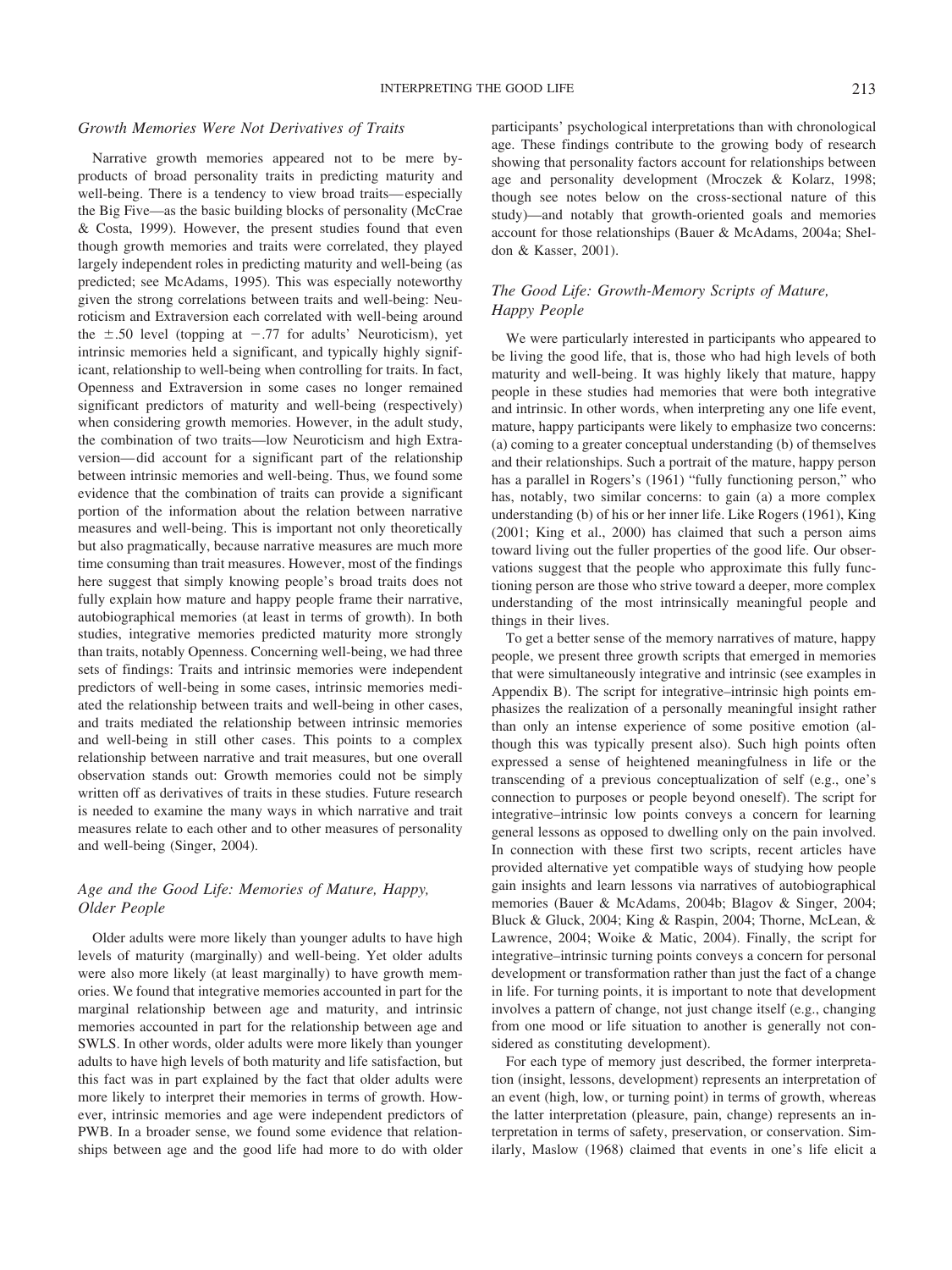personal orientation toward either growth or safety. This orientation is always a matter of subjective interpretation, whether the event might seem ostensibly to be the greatest or the worst of experiences. Perhaps the most powerful examples of the role of interpretation come in the form of low points. In the adult study, several participants described a low point involving marital divorce. Naturally enough, each of these participants mentioned the great difficulties involved. Yet some participants emphasized that they learned an important lesson or that they otherwise grew from their troubles, whereas others focused only on their pain. Other examples of the notion of growth and meaning despite pain and trauma include Frankl's (1946/1984) portrayal of Holocaust survivors, whose sense of purpose transformed aspects of an otherwise horrifying experience, as well as recent research on personal growth amid trauma and loss (Bauer & Bonnano, 2001b; Calhoun & Tedeschi, 2001; Woike & Matic, 2004). Such examples point to the eudaimonic qualities of well-being—a happiness that includes an understanding of life in terms of growth and broader frames of meaning rather than in terms of merely pleasure versus pain.

### *Implications for Intentional Self-Development*

We view these findings as contributing to an understanding of intentional self-development (e.g., Brandtstadter, 1999). Research often portrays personality as a byproduct of the external forces of nature and nurture. Yet research in recent years has begun pointing to the role of the individual in his or her own development. One of the notable venues of this work involves the ways individuals plan their future (via goals) and interpret their past (via memories), especially in personal goals and especially life stories. Narratives reveal how a person integrates intentions and various, often competing, motivations into a coherent story of his or her life over time or into a coherent plan of action (Bruner, 1990; Conway & Plydell-Pearce, 2000; McAdams, 1993, 2001; Singer & Salovey, 1993). It stands to reason that the intentions for and interpretations of one's life actually help create maturity and well-being in life. After all, whether one finds conceptual meaning or well-being in an event is a matter of interpretation: Even low points in life can bring heightened meaning and eventual well-being in life, depending on the person's perception of such events; some people interpret low points as developmental opportunities (Bauer & Bonanno, 2001b; Bluck & Gluck, 2004; Calhoun & Tedeschi, 2001). To the degree that meaning and well-being result from interpretations rather than brute facts of life events, the individual is in the position to intentionally guide the meaning and well-being in his or her life by interpreting and planning that life in particular ways. Perhaps the "hard road to the good life" (King, 2001, p. 51) is paved in part with autobiographical memories (and personal goals) that are interpreted in terms of conceptually integrating one's intrinsic interests.

### *Limitations and Directions*

We have several concerns about the interpretations of these studies. First, we note that this study was correlational and that causation between variables was not implied. This note is especially important with regard to the regression analyses and the previous Discussion section. The language of regressions (with their "predictors," "effects," etc.) often sounds causal. It is important to keep in mind that regressions are correlative and that only a study's design can allow for investigations of causality. Thus, the memory variables may have caused maturity and well-being, maturity and well-being may have caused the memory variables, or a third set of phenomena may have caused both. Also, our discussion of the implications for intentional self-development deals with causal relationships, so we wish to emphasize that we are suggesting possibilities for research in this area. Second, our analyses with age involved cross-sectional, not longitudinal, research. Therefore, we are careful not to claim that "older people grew happier as they aged," because our data did not chart the well-being of individuals over time. All we can claim is that the older participants in this study were happier and were marginally more mature than the younger participants. Such differences may have been a result of cohort differences. Future research with longitudinal data could track how people's intentions (expressed in goals and memories) lead to particular forms of personality development. Third, the samples in these studies came from relatively privileged populations, which may have influenced not only the types of events recalled in the autobiographical memories but also the value orientations toward those events. Finally, a frequent argument against narrative research as scientifically legitimate is that narrative variables are based on "mere" or "biased" perceptions of people's lives. We view this position as invalid, partly because subjective perceptions can in fact be studied systematically and in accord with the standards of normative science. In addition, it is important to keep in mind that people base their life decisions on subjective perceptions rather than on more objective standards (Kahneman, 2003; Wirtz, Kruger, Scollon, & Diener, 2003). In this regard, systematic narrative research can offer much to psychological science (see Singer, 2004).

### *Conclusions*

The main message of these studies is that specific ways of interpreting the important events in one's life correspond to specific facets of the good life—maturity and well-being. People who valued conceptual integration in their autobiographical memories seemed to be more mature in their capacity for social– cognitive meaning making, whereas people who valued intrinsic or humanistic interests seemed to be happier— both in a eudaimonic and a hedonic sense (but especially in the former). These findings could not be explained by simply knowing people's broad personality traits, for the most part. Older adults appeared more likely than younger adults to be living the good life, yet that was partially explained by the fact that older people were more likely to interpret their past in terms of growth. These findings have implications for the role of narrative memories in personality development and for the intentional development of maturity and well-being.

#### References

- Baerger, D. R., & McAdams, D. P. (1999). Life story coherence and its relation to psychological well-being. *Narrative Inquiry, 9,* 69 –96.
- Baron, R. M., & Kenny, D. A. (1986). The moderator–mediator variable distinction in social psychological research: Conceptual, strategic, and statistical considerations. *Journal of Personality and Social Psychology, 51,* 1173–1182.
- Bauer, J. J., & Bonanno, G. A. (2001a). Continuity amid discontinuity: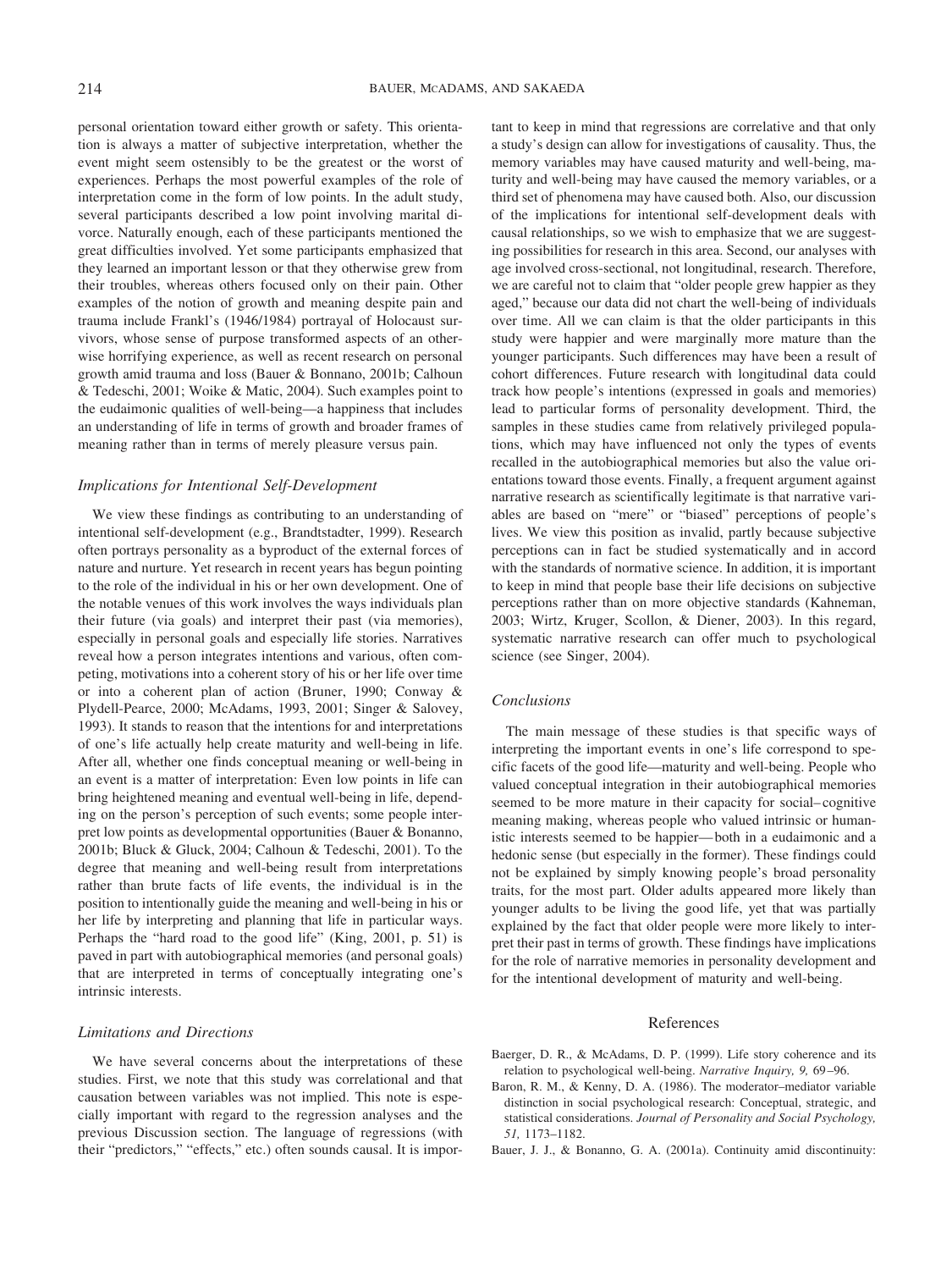Bridging one's past and present in stories of conjugal bereavement. *Narrative Inquiry, 11,* 123–158.

- Bauer, J. J., & Bonanno, G. A. (2001b). Doing and being well (for the most part): Adaptive patterns of narrative self-evaluation during bereavement. *Journal of Personality, 69,* 451– 482.
- Bauer, J. J., & McAdams, D. P. (2004a). Growth goals, maturity, and well-being. *Developmental Psychology, 40,* 114 –127.
- Bauer, J. J., & McAdams, D. P. (2004b). Personal growth in adults' stories of life transitions. *Journal of Personality, 72,* 573– 602.
- Bauer, J. J., McAdams, D. P., & Sakaeda, A. R. (2004). *The crystallization of desire v. discontent in narratives of major life decisions*. Manuscript under review.
- Blagov, P. S., & Singer, J. A. (2004). Four dimensions of self-defining memories (specificity, meaning, content, and affect) and their relationships to self-restraint, distress, and repressive defensiveness. *Journal of Personality, 72,* 481–512.
- Bluck, S., & Gluck, J. (2004). Making things better and learning a lesson: Experiencing wisdom across the lifespan. *Journal of Personality, 72,* 543–572.
- Brandtstadter, J. (1999). The self in action and development: Cultural, biosocial, and ontogenetic bases of intentional self-development. In J. Brandtstadter & R. M. Lerner (Eds.), *Action and self-development: Theory and research through the life span* (pp. 37–66). Thousand Oaks, CA: Sage.
- Bruner, J. (1990). *Acts of meaning*. Cambridge, MA: Harvard University Press.
- Bursik, K. (1991). Adaptation to divorce and ego development in adult women. *Journal of Personality and Social Psychology, 60,* 300 –306.
- Calhoun, L. G., & Tedeschi, R. G. (2001). Posttraumatic growth: The positive lessons of loss. In R. A. Neimeyer (Ed.), *Meaning reconstruction and the experience of loss* (pp. 157–172). Washington, DC: American Psychological Association.
- Charles, S. T., Reynolds, C. A., & Gatz, M. (2001). Age-related differences and change in positive and negative affect over 23 years. *Journal of Personality and Social Psychology, 80,* 136 –151.
- Conway, M. A., & Plydell-Pearce, C. W. (2000). The construction of autobiographical memories in the self-memory system. *Psychological Review, 107,* 261–288.
- Damon, W., & Hart, D. (1988). *Self-understanding in childhood and adolescence*. Cambridge, England: Cambridge University Press.
- Deci, E. L., & Ryan, R. M. (2000). The "what" and "why" of goal pursuits: Human needs and the self-determination of behavior. *Psychological Inquiry, 11,* 227–268.
- Diener, E., Emmons, R. A., Larson, R. J., & Griffen, S. (1985). The Satisfaction With Life Scale. *Journal of Personality Assessment, 49,* 71–75.
- Diener, E., Sapyta, J. J., & Suh, E. (1998). Subjective well-being is essential to well-being. *Psychological Inquiry, 9,* 33–37.
- Erikson, E. H. (1994). *Childhood and society*. New York: Norton. (Original work published 1950)
- Flanagan, O. (1991). *Varieties of moral personality: Ethics and psychological realism*. Cambridge, MA: Harvard University Press.
- Frankl, V. E. (1984). *Man's search for meaning*. New York: Washington Square Press. (Original work published 1946)
- Helson, R., & Roberts, B. W. (1994). Ego development and personality change in adulthood. *Journal of Personality and Social Psychology, 66,* 911–920.
- Helson, R., & Wink, P. (1992). Personality change in women from the early 40s to the early 50s. *Psychology and Aging, 7,* 46 –55.
- Hy, L. X., & Loevinger, J. (1996). *Measuring ego development* (2nd ed.). Mahwah, NJ: Erlbaum.
- John, O. P., & Srivastava, S. (1999). The Big Five trait taxonomy: History, measurement, and theoretical perspectives. In L. A. Pervin & O. P. John

(Eds.), *Handbook of personality: Theory and research* (2nd ed., pp. 102–138). New York: Guilford Press.

- Kahneman, D. (2003). A perspective on judgment and choice: Mapping bounded rationality. *American Psychologist, 58,* 697–720.
- Kasser, T., & Ryan, R. M. (1993). A dark side of the American dream: Correlates of financial success as a central life aspiration. *Journal of Personality and Social Psychology, 65, 410-422.*
- Kasser, T., & Ryan, R. M. (1996). Further examining the American dream: Well-being correlates of intrinsic and extrinsic goals. *Personality and Social Psychology Bulletin, 22,* 281–288.
- King, L. A. (2001). The hard road to the good life: The happy, mature person. *Journal of Humanistic Psychology, 41,* 51–72.
- King, L. A., & Napa, C. K. (1998). What makes a life good? *Journal of Personality and Social Psychology, 75,* 156 –165.
- King, L. A., & Raspin, C. (2004). Lost and found possible selves, subjective well-being, and ego development in divorced women. *Journal of Personality, 72,* 603– 632.
- King, L. A., Scollon, C. K., Ramsey, C., & Williams, T. (2000). Stories of life transition: Subjective well-being and ego development in parents of children with Down syndrome. *Journal of Research in Personality, 34,* 509 –536.
- Loevinger, J. (1976). *Ego development*. San Francisco: Jossey-Bass.
- Loevinger, J., & Wessler, R. (1970). *Measuring ego development: I. Construction and use of a sentence completion test*. San Francisco: Jossey-Bass.
- Maslow, A. H. (1968). *Toward a psychology of being*. New York: Van Nostrand Reinhold.
- McAdams, D. P. (1988). *Power, intimacy, and the life story: Personological inquiries into identity.* New York: Guilford Press.
- McAdams, D. P. (1993). *The stories we live by: Personal myths and the making of the self*. New York: Morrow.
- McAdams, D. P. (1995). What do we know when we know a person? *Journal of Personality, 63,* 365–396.
- McAdams, D. P. (2001). The psychology of life stories. *Review of General Psychology, 5,* 100 –122.
- McAdams, D. P., Diamond, A., de St. Aubin, E., & Mansfield, E. D. (1997). Stories of commitment: The psychosocial construction of generative lives. *Journal of Personality and Social Psychology, 72,* 678 – 694.
- McAdams, D. P., Reynolds, J., Lewis, M., Patten, A. H., & Bowman, P. J. (2001). When bad things turn good and good things turn bad: Sequences of redemption and contamination in life narrative and their relation to psychosocial adaptation in midlife adults and in students. *Personality and Social Psychology Bulletin, 27,* 474 – 485.
- McCrae, R. R., & Costa, P. T. (1999). A five-factor theory of personality. In L. A. Pervin & O. P. John (Eds.), *Handbook of personality: Theory and research* (2nd ed., pp. 139 –153). New York: Guilford Press.
- McGregor, I., & Little, B. R. (1998). Personal projects, happiness, and meaning: On doing well and being yourself. *Journal of Personality and Social Psychology, 74,* 494 –512.
- Mroczek, D. K., & Kolarz, C. M. (1998). The effect of age on positive and negative affect: A developmental perspective on happiness. *Journal of Personality and Social Psychology, 75,* 1333–1349.
- Myers, D. G. (1992). *The pursuit of happiness*. New York: Avon.
- Neugarten, B. L. (1979). Time, age, and the life cycle. *American Journal of Psychiatry, 136,* 887– 894.
- Piaget, J. (1970). Piaget's theory. In P. Mussen (Ed.), *Carmichael's manual of child psychology* (pp. 703–732). New York: Wiley.
- Rogers, C. R. (1961). *On becoming a person*. Boston: Houghton Mifflin.
- Ryan, R. M., Chirkov, V. I., Little, T. D., Sheldon, K. M., Timoshina, E., & Deci, E. L. (1999). The American dream in Russia: Extrinsic aspirations and well-being in two cultures. *Personality and Social Psychology Bulletin, 25,* 1509 –1524.
- Ryan, R. M., & Deci, E. L. (2001). On happiness and human potentials: A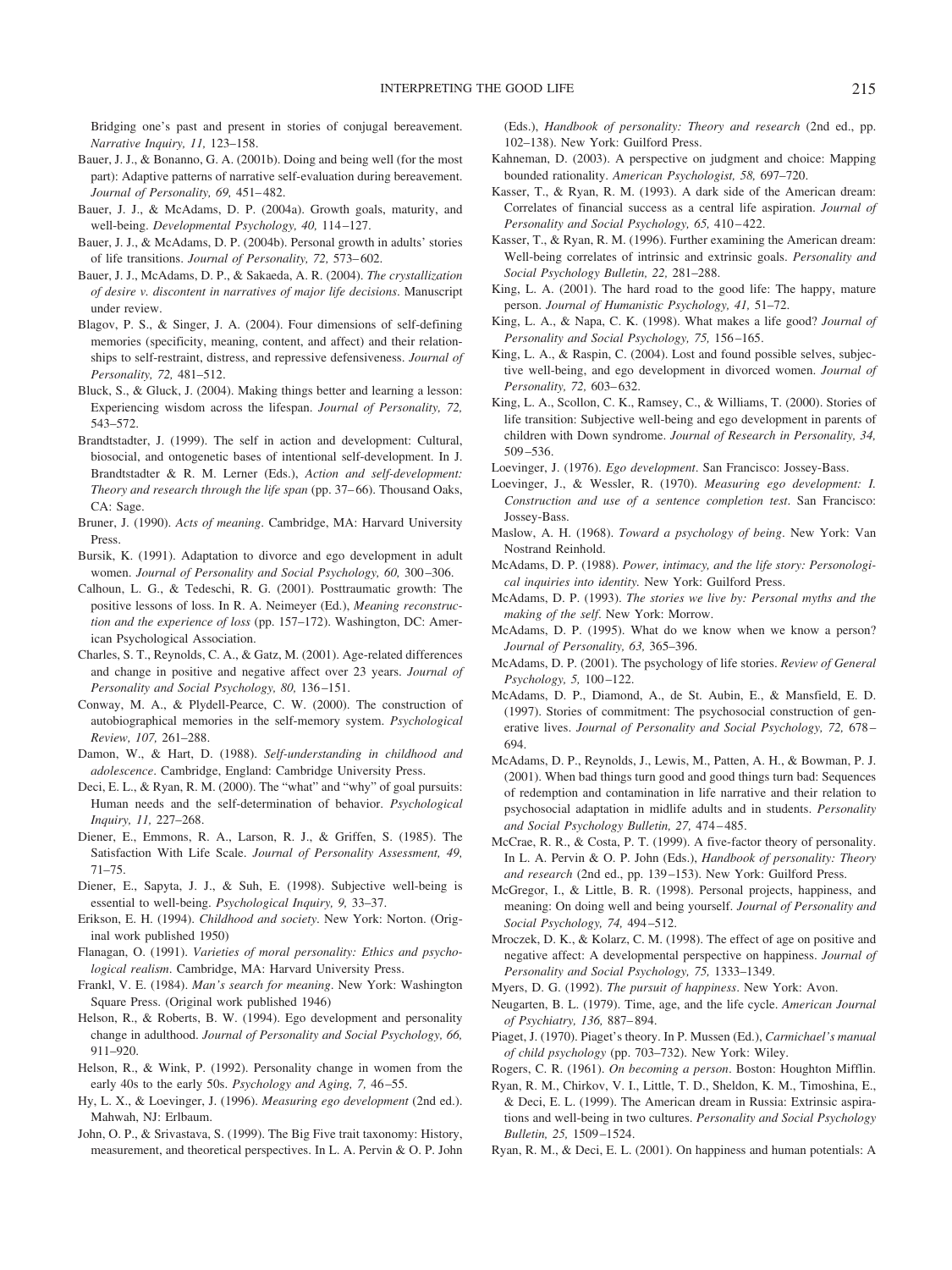review of research on hedonic and eudaimonic well-being. *Annual Review of Psychology, 52,* 141–166.

- Ryff, C. D., & Keyes, C. L. M. (1995). The structure of psychological well-being revisited. *Journal of Personality and Social Psychology, 69,* 719 –727.
- Ryff, C. D., & Singer, B. (1998). The contours of positive human health. *Psychological Inquiry, 9,* 1–28.
- Schmutte, P. S., & Ryff, C. D. (1997). Personality and well-being: Reexamining methods and meanings. *Journal of Personality and Social Psychology, 73,* 549 –559.
- Sheldon, K. M., & Kasser, T. (1995). Coherence and congruence: Two aspects of personality integration. *Journal of Personality and Social Psychology, 68,* 531–543.
- Sheldon, K. M., & Kasser, T. (2001). Getting older, getting better? Personal strivings and psychosocial maturity across the life-span. *Developmental Psychology, 34,* 491–501.
- Singer, J. A. (2004). Narrative identity and meaning-making across the adult lifespan: An introduction. *Journal of Personality, 72,* 437– 460.
- Singer, J. A., & Salovey, P. (1993). *The remembered self: Emotion and memory in personality*. New York: Free Press.
- Thorne, A., McLean, K. C., & Lawrence, A. M. (2004). When remembering is not enough: Reflecting on self-defining memories in late adolescence. *Journal of Personality, 72,* 513–542.
- Turiel, E., Smetana, J. G., & Killen, M. (1991). Social contexts in social

cognitive development. In W. M. Kurtines & J. L. Gewirtz (Eds.), *Handbook of moral behavior and development* (pp. 307–332). Hillsdale, NJ: Erlbaum.

- Vaillant, G. E. (1977). *Adaptation to life*. Cambridge, MA: Harvard University Press.
- Vaillant, G. E., & McCullough, L. (1987). The Washington University Sentence Completion Test compared with other measures of adult ego development. *American Journal of Psychiatry, 144,* 1189 –1194.
- Wertsch, J. V. (1991). *Voices of the mind: A sociocultural approach to mediated action*. Cambridge, MA: Harvard University Press.
- Westenberg, P. M., & Block, J. (1993). Ego development and individual differences in personality. *Journal of Personality and Social Psychology, 65,* 792– 800.
- Wirtz, D., Kruger, J., Scollon, C. N., & Diener, E. (2003). What to do on spring break? The role of predicted, on-line, and remembered experience in future choice. *Psychological Science, 14,* 520 –524.
- Woike, B. A., Gershkovich, I., Piorkowski, R., & Polo, M. (1999). The role of personality motives in the content and structure of autobiographical memories. *Journal of Personality and Social Psychology, 81,* 935–945.
- Woike, B., & Matic, D. (2004). Cognitive complexity in response to traumatic experience. *Journal of Personality*, 72, 633-657.
- Youniss, J. (1980). *Parents and peers in social development: A Sullivan– Piaget perspective*. Chicago: University of Chicago.

# Appendix A

### Narrative Examples

Each narrative memory was coded as either integrative or nonintegrative and as either intrinsic or nonintrinsic. Thus, any one narrative could be categorized as integrative and intrinsic, integrative and nonintrinsic, nonintegrative and intrinsic, or nonintegrative and nonintrinsic. In the interest of space, we present examples of these four categories. However, for each excerpt, we provide a separate rationale for the coding of the two dimensions (integrative–nonintegrative and intrinsic–nonintrinsic). For the sake of comparison, all excerpts come from narratives of high points in life.

#### Integrative and Intrinsic

I was by the lake at night . . . . I was able to formulate all my values and beliefs into one comprehensive system . . . . At that moment I understood and more importantly felt my relationship with the rest of the living world.

Explanation: This narrative was coded as integrative because it emphasized the integration of values and coming to a particular understanding about life. The narrative was coded as intrinsic because it dealt with the person's relationship to others in a personally meaningful way.

#### Integrative and Nonintrinsic

My first trip to Europe . . . I celebrated my 38th birthday . . . . Things were changed. I became a bird freed from a cage, a bird who could fly and did fly often . . . . I had seen the enlarged panorama from the peak.

Explanation: This narrative was coded as integrative because it emphasized seeing life from a new perspective. This narrative was coded as nonintrinsic because it did not explicitly explain that the new perspective was important for intrinsic reasons (e.g., it did not mention that the new perspective contributed to personal growth, to meaningful relationships, or to contributing to society).

#### Nonintegrative and Intrinsic

It was the birth of my son . . . . I was so joyful that he was born .... The motherhood excitement set in. There was never any postpartum depression; my life was now complete . . . no fears, no worries, only vast joy.

Explanation: This narrative was coded as nonintegrative because it made no explicit reference to gaining new perspectives, to learning, or to exploration. The narrative was coded as intrinsic because it made explicit reference to the joy and meaningfulness of a meaningful relation (as well as dealing with the development of future generations).

### Nonintegrative and Nonintrinsic

My daughter's bat mitzvah . . . our whole family was very proud of her . . . the months of preparing for the event were very strenuous both emotionally and financially. It is certainly a big relief that it is over.

Explanation: This narrative was coded as nonintegrative because it made no explicit reference to gaining new perspectives, to learning, or to exploration. This narrative was coded as nonintrinsic because it emphasized not the meaningfulness of the relationship with the daughter but rather the approval of others, financial strain, and the desire to be finished with the event (underscoring the event's extrinsic role in the participant's life).